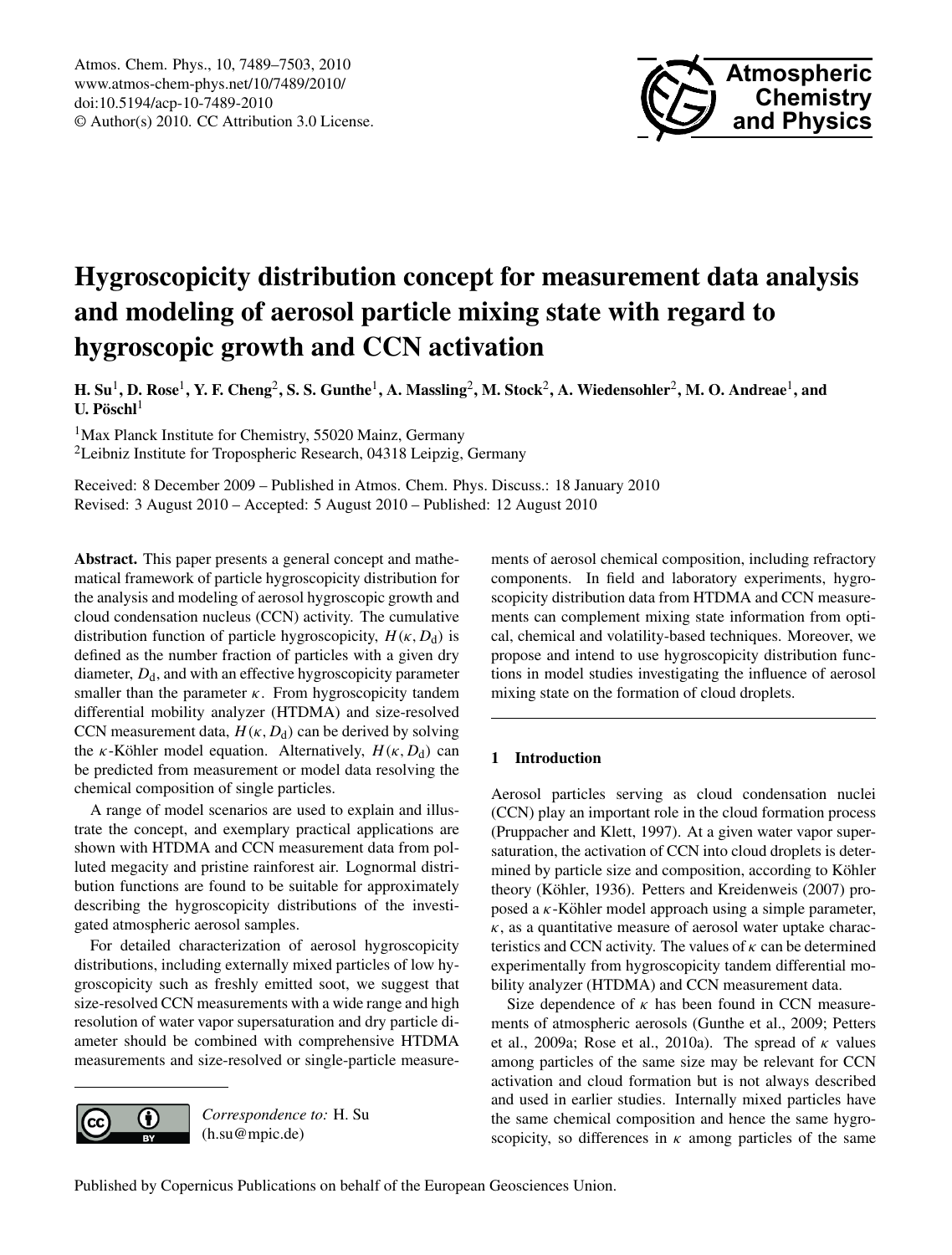size indicate how well they are mixed. If the  $\kappa$  distribution among particles of a given size can be measured, the (hygroscopicity related) particle mixing state can also be derived.

Thus,  $\kappa$  distribution data can complement information about aerosol mixing state obtained with other measurement techniques like the volatility tandem differential mobility analyzer (VTDMA) (Orsini et al., 1996), the single-particle soot photometer (SP2) (Schwarz et al., 2006), scanning and transmission electron microscopes (STEM) and single particle mass spectrometers (SPMS) (McMurry et al., 1996; Buzorius et al., 2002; Krejci et al., 2005; Murphy et al., 2006).

In this paper, we introduce a concept of particle hygroscopicity distribution and we show how it can be related to hygroscopicity measurements. Model aerosols are used to explain and illustrate the concept. Exemplary applications are shown with HTDMA and CCN field measurement data from polluted megacity and pristine rainforest air. Early and recent HTDMA studies have already presented distributions of diameter growth factors, which are also related to particle hygroscopicity, and addressed the relation to aerosol mixing state (Stolzenburg and McMurry, 1988; Swietlicki et al., 2008; Kammermann et al., 2010). To our knowledge, however, a comprehensive concept of hygroscopicity distribution, including a general set of equations and a link to the measurement and prediction of CCN has not been presented before.

#### **2 Concept and methods**

#### **2.1 Hygroscopicity distribution**

#### **2.1.1 Definition**

Particle size distributions are widely used in aerosol science and atmospheric research (Seinfeld and Pandis, 2006). We introduce a similar concept and mathematical formalism for the hygroscopicity of aerosol particles, i.e., their ability to absorb water vapor. In an ensemble of aerosol particles, the hygroscopicity of each particle can be described by an "effective" hygroscopicity parameter  $\kappa$  (Petters and Kreidenweis, 2007; Sullivan et al., 2009). Here "effective" means that the parameter accounts not only for the reduction of water activity by the solute but also for surface tension effects (Rose et al., 2008; Gunthe et al., 2009; Pöschl et al., 2009). For atmospheric aerosols, the range of  $\kappa$  typically varies from as low as ∼0.01 for some combustion aerosol particles up to ∼1 for sea-salt particles (Petters and Kreidenweis, 2007; Andreae and Rosenfeld, 2008; Niedermeier et al., 2008; Petters et al., 2009a). When we assort the particles by  $\kappa$ , a hygroscopicity distribution can be defined and described in analogy to the size distribution of the aerosol population.

For particles with a dry diameter of  $D_d$ , i.e., within an infinitesimal size range of  $D_d$  to  $D_d + dD_d$ , the fractional cumulative distribution function (CDF) of hygroscopicity,  $H(\kappa, D_d)$  is defined as the number fraction of particles having a hygroscopicity parameter smaller than  $\kappa$ . In other words,  $H(\kappa, D_d)$  is the number concentration of particles having a hygroscopicity parameter smaller than  $\kappa$  divided by the total number concentration of particles in the size range  $[D_d, D_d + dD_d].$ 

For every given diameter or size range,  $H(\kappa, D_d)$  is a normalized dimensionless CDF with a maximum value of one, i.e.,  $H(\kappa \to \infty, D_d) = 1$ .

Accordingly, the fractional probability distribution function (PDF) of hygroscopicity,  $h(\kappa, D_d)$ , is defined as the partial derivative of the CDF with respect to  $\kappa$ :

$$
h(\kappa, D_{\rm d}) = \frac{\partial H(\kappa, D_{\rm d})}{\partial \kappa} \tag{1}
$$

Note that  $h(\kappa, D_d)$  is also normalized and dimensionless but not limited to values  $\leq 1$ . Logarithmic PDFs are particularly useful for describing lognormally distributed ambient aerosols as detailed below. They can be defined and converted by the following equations:

$$
h_e(\kappa, D_d) = \frac{\partial H(\kappa, D_d)}{\partial \ln \kappa} \tag{2}
$$

$$
h_{10}(\kappa, D_{\rm d}) = \frac{\partial H(\kappa, D_{\rm d})}{\partial \log \kappa} \tag{3}
$$

$$
h_e(\kappa, D_d) = \kappa h(\kappa, D_d) \tag{4}
$$

$$
h_{10}(\kappa, D_d) = 2.303 \kappa h(\kappa, D_d)
$$
 (5)

The hygroscopicity distribution concept is not limited to the effective hygroscopicity parameter  $\kappa$  as outlined above. Similar distribution functions can also be defined and applied with other hygroscopicity parameters such as equivalent ion densities (Rissler et al., 2006; Wex et al., 2007) or equivalent soluble fractions of ammonium sulfate or bisulfate as used in many earlier studies (Gunthe et al., 2009 and references therein). Moreover, similar formalisms could also be based on the van't Hoff factor (McDonald, 1953) or the product of the stoichiometric dissociation number and osmotic coefficient of the solute (Robinson and Stokes, 1959; Rose et al., 2008; and references therein) averaged over all chemical components of a particle according to mixing rules (e.g., the Zdanovski-Stokes-Robinson approximation), or more advanced models taking into account complex solute interactions and concentration dependencies (e.g., the extended aerosol inorganic model of Clegg et al., 2008).

## **2.1.2 Characteristic distribution parameters**

In many cases, it is convenient and useful to summarize the key features of distributions by a few parameters such as mean values and standard deviations.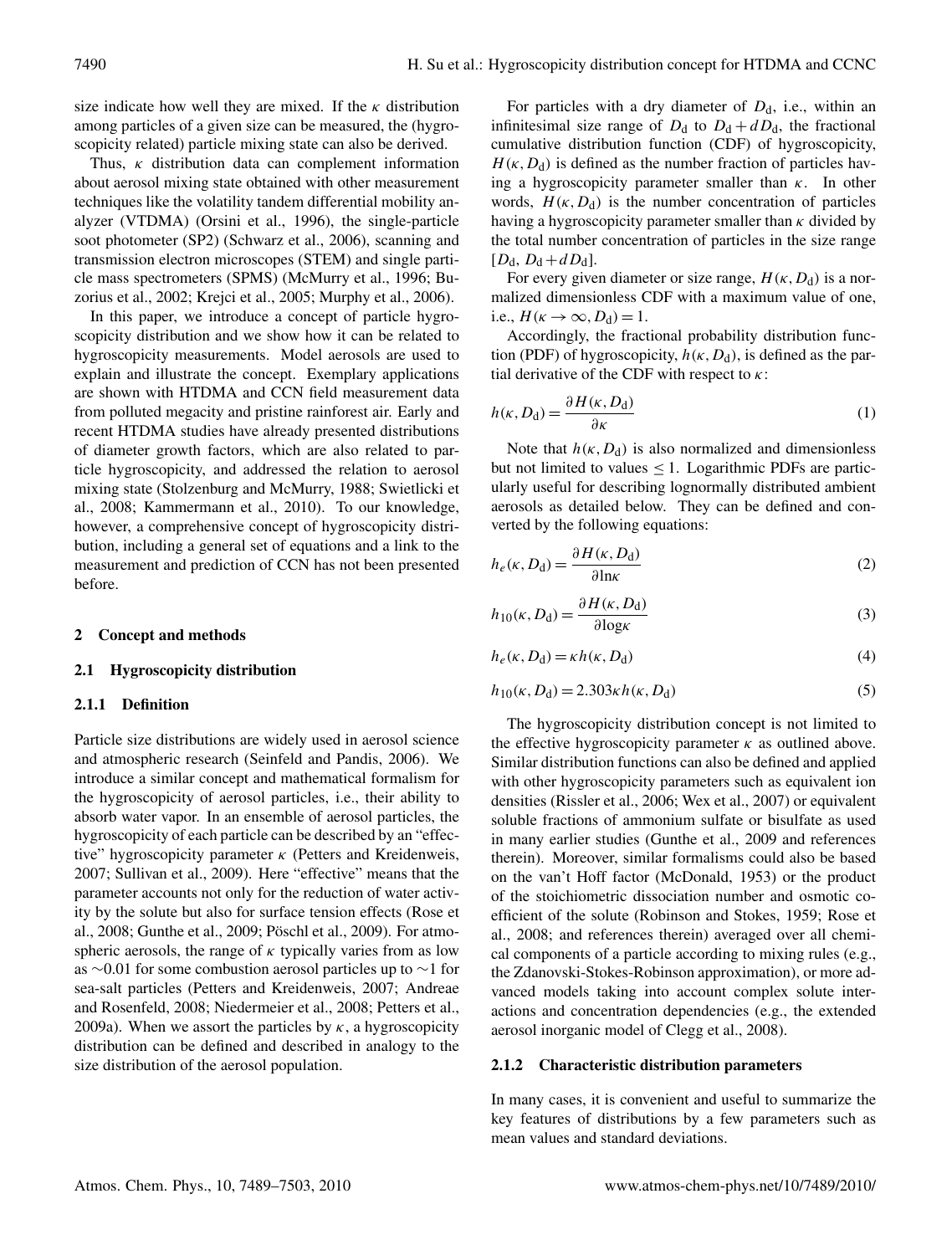For particles with a dry diameter  $D_d$ , the arithmetic mean  $(\overline{\kappa}(D_d))$  and standard deviation  $(\sigma_{\kappa}(D_d))$  of  $\kappa$  are given by:

$$
\overline{\kappa}(D_{\rm d}) = \int_{0}^{\infty} \kappa h(\kappa, D_{\rm d}) d\kappa \tag{6}
$$

$$
\sigma_{\kappa}^{2}(D_{\mathrm{d}}) = \int_{0}^{\infty} (\kappa - \overline{\kappa}(D_{\mathrm{d}}))^{2} h(\kappa, D_{\mathrm{d}}) d\kappa \tag{7}
$$

The geometric mean  $(\overline{\kappa}_g(D_d))$  and the geometric standard deviation ( $\sigma_{\kappa,g}(D_d)$ ) of  $\kappa$  for particles with a dry diameter  $D_d$  are given by:

$$
\overline{\kappa}_{g}(D_{d}) = \exp\left(\int_{0}^{\infty} (\ln \kappa) h(\kappa, D_{d}) d\kappa\right)
$$
\n(8)

$$
\ln^2 \sigma_{\kappa, g}(D_d) = \int_0^\infty (\ln \kappa - \ln \overline{\kappa}_g(D_d))^2 h(\kappa, D_d) d\kappa \tag{9}
$$

The median ( $\kappa_{\text{med}}(D_d)$ ) of  $\kappa$  for particles with a dry diameter  $D_d$  is defined by:

$$
H(\kappa_{\text{med}}(D_{\text{d}}), D_{\text{d}}) = 0.5\tag{10}
$$

$$
\int_{0}^{\kappa_{\text{med}}(D_{\text{d}})} h(\kappa, D_{\text{d}}) d\kappa = 0.5
$$
\n(11)

Modal values of the hygroscopicity distribution ( $\kappa_{\text{mode}}(D_{d})$ ), i.e., local maxima in a plot of  $h(\kappa, D_d)$  vs.  $\kappa$ , are defined by

$$
\left(\frac{\partial h(\kappa, D_{\rm d})}{\partial \kappa}\right)_{\kappa_{\rm mode}} = 0\tag{12}
$$

By integration over all particle diameters, characteristic parameters can also be calculated for the entire particle population of an aerosol. For example, the total arithmetic mean value ( $\overline{\kappa}_{\text{tot}}$ ) and the total geometric mean value ( $\overline{\kappa}_{\text{g,tot}}$ ) are given by:

$$
\overline{\kappa}_{\text{tot}} = \frac{\int_{0}^{\infty} \overline{\kappa}(D_{\text{d}}) n(D_{\text{d}}) d D_{\text{d}}}{\int_{0}^{\infty} n(D_{\text{d}}) d D_{\text{d}}}
$$
(13)

$$
\overline{\kappa}_{g, tot} = \exp\left(\frac{\int_{0}^{\infty} \ln(\overline{\kappa}_{g}(D_{d})) n(D_{d}) dD_{d}}{\int_{0}^{\infty} n(D_{d}) dD_{d}}\right)
$$
(14)

Here,  $n(D_d)$  is the particle number size distribution function (PDF), and  $N(D_d)$  is the number concentration of particles with a diameter smaller than  $D_d$  (CDF):

$$
n(D_{\rm d}) = \frac{dN(D_{\rm d})}{dD_{\rm d}}\tag{15}
$$

#### **2.1.3 Lognormal hygroscopicity distributions**

Aerosol hygroscopicity parameters determined from HT-DMA and CCN measurements are often presented in discrete forms (tables or graphs). For efficient comparison, generalization, and use in theoretical studies, it is convenient to use standardized mathematical functions with a few variable parameters to fit and represent measurement data.

Aerosol particle size distributions are often described by one or multiple lognormal distribution functions (Aitchison and Brown, 1957; Seinfeld and Pandis, 2006). Accordingly, we suggest using cumulative lognormal distribution functions to describe  $H(\kappa, D_d)$  for given values of  $D_d$ . Potential size dependencies of the characteristic CDF parameters can then be handled as detailed and illustrated below (Sects. 3 and 4).

The following expression of a multi-mode lognormal CDF can be used to fit  $H(\kappa, D_d)$  at a given value of  $D_d$ :

$$
H(\kappa, D_{\rm d}) = \sum_{i=1}^{m} a_i (D_{\rm d}) (\frac{1}{2} + \frac{1}{2} \text{erf}(\frac{\log \kappa - \log \overline{\kappa}_{\rm g,i}(D_{\rm d})}{\sqrt{2} \log \sigma_{\kappa, \rm g,i}(D_{\rm d})})) (16)
$$

Here, "erf" is the Gauss error function,  $m$  is the number of modes, and  $a_i(D_d)$ ,  $\overline{\kappa}_{g,i}(D_d)$  and  $\sigma_{\kappa,g,i}(D_d)$  are the fit parameters for each mode ( $i = 1$  to *m*):  $a_i(D_d)$  is the number fraction of mode i,  $\overline{\kappa}_{g,i}(D_d)$  is the geometric mean or median value of  $\kappa$  in mode i, and  $\sigma_{\kappa, g,i}(D_d)$  is the geometric standard deviation of  $\kappa$  in mode *i*.

#### **2.2 HTDMA data analysis**

In HTDMA measurements, nearly mono-disperse dry aerosol particles with a diameter  $D_d$  are selected by the first differential mobility analyzer (DMA) and subsequently equilibrated at a defined relative humidity, RH, or water vapor saturation ratio, s, respectively  $(s = RH/(100\%)$ . Then a second DMA is used to measure the size distribution of the equilibrated wet particles. Integration of the wet particle size distribution, yields the number fraction of particles with wet diameters smaller than  $D_w$ , which we denote as  $F(D_w, D_d, s)$ . For experimental uncertainties see Sect. 2.4.

According to the  $\kappa$ -Köhler approach (Petters and Kreidenweis, 2007), the equilibrium wet particle diameter,  $D_w$ , depends on particle hygroscopicity  $(\kappa)$  and water vapor saturation ratio  $(s)$ :

$$
s = \frac{D_{\rm w}^3 - D_{\rm d}^3}{D_{\rm w}^3 - D_{\rm d}^3 (1 - \kappa)} \exp\left(\frac{4\sigma_{\rm sol}M_{\rm w}}{R \ T \rho_{\rm w}D_{\rm w}}\right) \tag{17}
$$

Here,  $\sigma_{sol}$  is the surface tension of a solution droplet (wet particle),  $M_w$  is the molar mass of water, R is the universal gas constant, T is the temperature, and  $\rho_w$  is the density of pure water.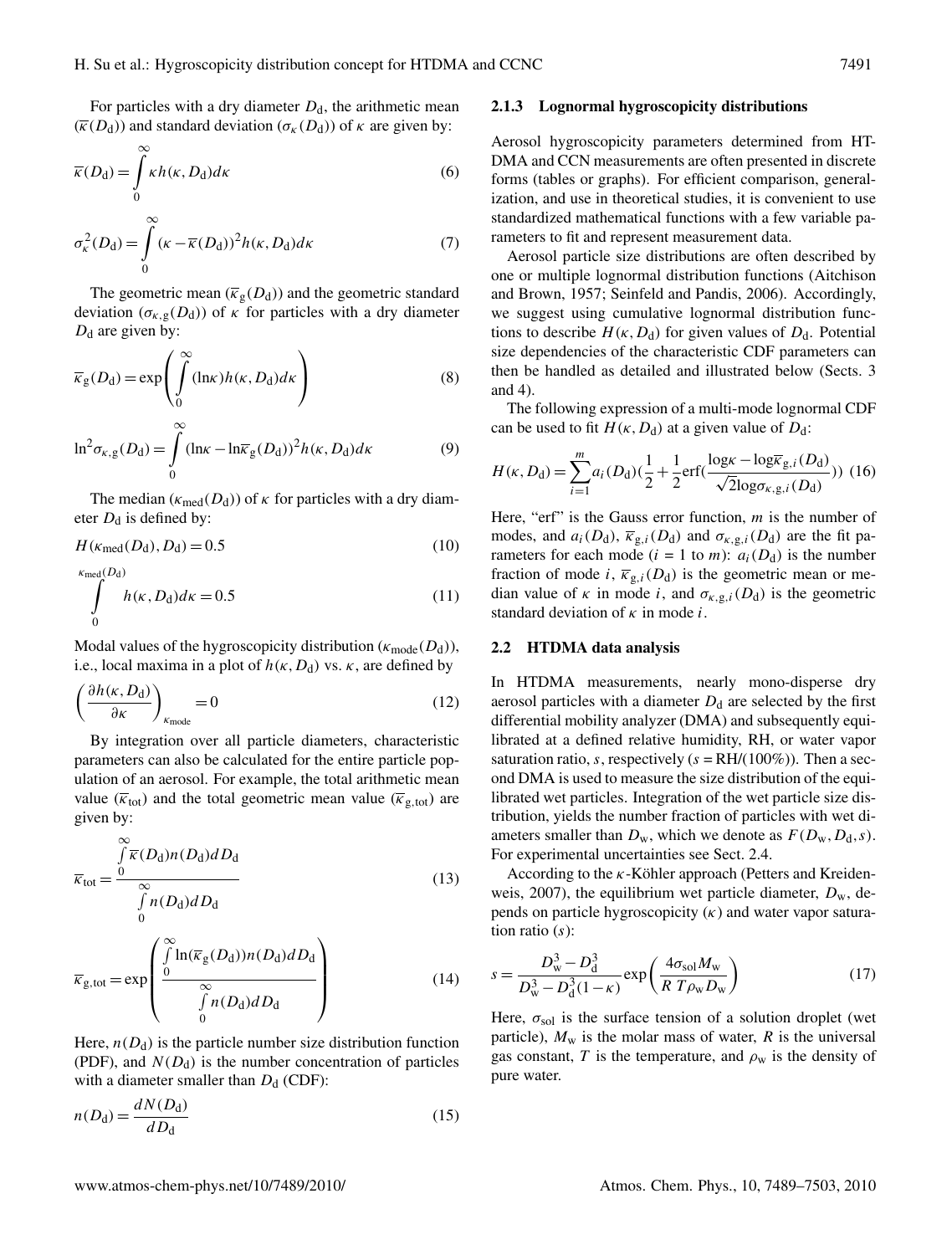Assuming that  $\sigma_{sol}$  equals the surface tension of water  $(\sigma_w=0.072 \text{ J m}^{-2}$  at 298.15 K), an effective hygroscopicity parameter  $\kappa$  can be calculated from  $D_w$ ,  $D_d$  and s:

$$
\kappa(D_{\rm w}, D_{\rm d}, s) = 1 - \frac{D_{\rm w}^3}{D_{\rm d}^3} + \frac{D_{\rm w}^3 - D_{\rm d}^3}{s D_{\rm d}^3} \exp\left(\frac{4\sigma_{\rm w} M_{\rm w}}{R \ T \ \rho_{\rm w} D_{\rm w}}\right) \tag{18}
$$

Thus, the fraction of particles with a wet diameter smaller than  $D_w$  determined by HTDMA measurements corresponds to the fraction of particles with an effective hygroscopicity parameter smaller than  $\kappa(D_w, D_d, s)$ . Accordingly, every HTDMA data point of  $F(D_w, D_d, s)$  directly corresponds to a data point of the cumulative hygroscopicity distribution:

$$
H(\kappa(D_{\mathbf{w}}, D_{\mathbf{d}}, s), D_{\mathbf{d}}) = F(D_{\mathbf{w}}, D_{\mathbf{d}}, s)
$$
\n(19)

Figure 1 shows an exemplary case of  $H(\kappa, D_d)$  derived from HTDMA measurements in Beijing, China (Massling et al., 2009). It is based on one-day average measurement results of 12 June 2004. The dry particle diameters selected by the first DMA were 80 nm and 150 nm, respectively, and the RH range was  $88.6\% \pm 0.6\%$  (s = 0.886  $\pm$  0.006). The HT-DMA calibration and data inversion accounted for the counting efficiency of the condensation particle counter (CPC) as well as for the transfer function of the DMA. Further details about the measurement campaign, techniques and conditions are given by Massling et al. (2009).

The curves in Fig. 1 indicate a bimodal hygroscopicity distribution for both 80 nm and 150 nm particles. The values of  $H(\kappa, D_d)$  at the lower end of the distribution curves are  $\approx 0.2$ , implying that  $\approx 20\%$  of the mono-disperse particles have  $\kappa$  values <0.01. These particles are most likely externally mixed soot particles freshly emitted from strong local combustion sources, which are characteristic for polluted air in Chinese megacity regions (e.g., Garland et al., 2008, 2009; Cheng et al., 2009; Massling et al., 2009; Wehner et al., 2009; Rose et al., 2010a, b, c). The steep increase of  $H(\kappa, D_d)$  around  $\kappa \sim 0.2$  indicates a lognormal mode in the hygroscopicity distribution (lognormal fits yield  $R^2$  of 0.99), which can be tentatively explained by internally mixed particles consisting of varying amounts of sulfates, nitrates, organics and aged soot (Massling et al., 2009; Wiedensohler et al., 2009; Rose et al., 2010a, b, c).

Equation (18) has already been used in earlier studies (Petters and Kreidenweis, 2007; Petters et al., 2009b; Wex et al., 2009), and the derivation of  $H(\kappa, D_d)$  from HTDMA data will not be further discussed in this paper. Hygroscopicity distributions derived from HTDMA data can be further analyzed and plotted as illustrated below for CCN data (Sects. 3 and 4).

## **2.3 CCN data analysis**

Cloud condensation nuclei (CCN) are particles that can be activated to form cloud droplets at a given water vapor supersaturation S, which is usually reported in percent  $(S =$ 



**Fig. 1.** Cumulative particle hygroscopicity distributions  $H(\kappa, D_d)$ calculated from exemplary HTDMA measurements performed in Beijing (one-day average for 12 June 2004). The dry particle diameters selected by the first DMA were 80 nm and 150 nm, further details can be found in the work of Massling et al. (2009).

 $(s - 1) \cdot 100\%$ ). In field and laboratory studies, it is customary to measure the concentration of CCN with a cloud condensation nucleus counter (CCNC), while the total concentration of aerosol particles is measured with other types of condensation nucleus counters (CNC) or condensation particle counters (CPC), respectively. Thus, the index CN and the term CN concentration are often used for the total aerosol particle concentration, and we adopt this terminology in the present paper.

The cumulative size distribution functions of CCN and CN,  $N_{\text{CCN}}(S, D_d)$  and  $N_{\text{CN}}(D_d)$ , are defined as the number concentrations of CCN (at S) and CN smaller than  $D_d$ , respectively (Sect. 2.1.2; Seinfeld and Pandis, 2006). Differentiation of  $N_{\text{CCN}}(S, D_d)$  and  $N_{\text{CN}}(D_d)$  for the dry particle diameter  $D_d$  yields the corresponding PDFs of the CCN and CN size distributions:  $\partial N_{\text{CCN}}(S, D_{d})/\partial D_{d}$  and  $dN_{\rm CN}(D_{\rm d})/dD_{\rm d}$ . Note that the PDF of the CN size distribution is a simple derivative because the corresponding CDF depends only on  $D_d$ , whereas the PDF of the CCN size distribution is a partial derivative because the corresponding CDF depends on  $D_d$  and S. For every combination of S and  $D_d$ , the number ratio of CCN/CN is given by the ratio of the corresponding size distribution functions:

$$
\frac{\partial N_{\text{CCN}}(S, D_{\text{d}})}{\partial N_{\text{CN}}(D_{\text{d}})} = \left(\frac{\partial N_{\text{CCN}}(S, D_{\text{d}})}{\partial D_{\text{d}}}\right) / \left(\frac{dN_{\text{CN}}(D_{\text{d}})}{dD_{\text{d}}}\right) \tag{20}
$$

Size-resolved CCN measurements can provide data of  $\partial N_{\text{CCN}}(S, D_{d})/\partial N_{\text{CN}}(D_{d}),$  or in practice  $\Delta N_{\rm CCN}(S, D_{d})/\Delta N_{\rm CN}(D_{d})$  as a function of dry particle diameter and water vapor supersaturation. In such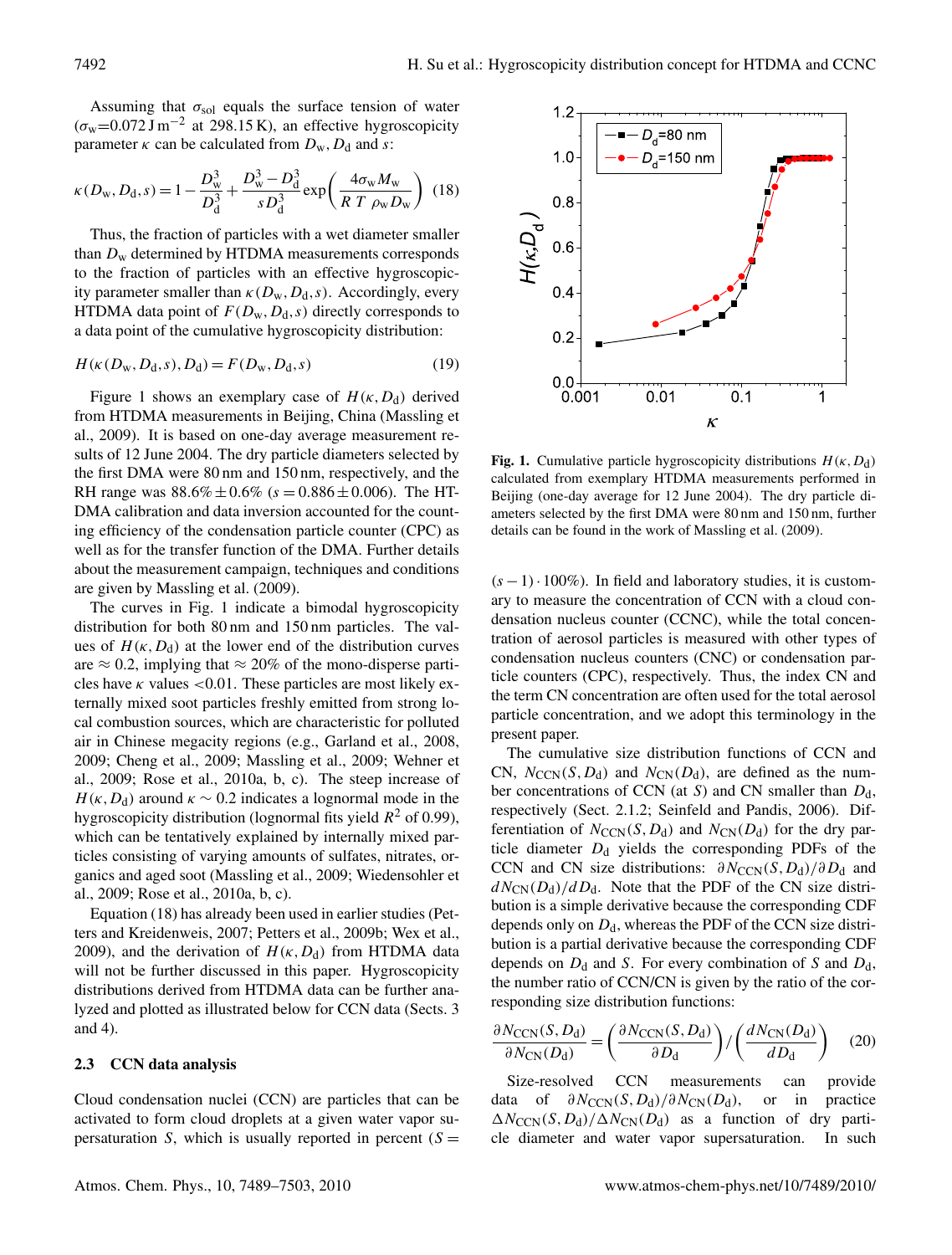measurements, monodisperse dry aerosol particles with a diameter  $D_d$  are usually selected by a DMA, and the monodisperse aerosol is fed into a CCNC and into a CPC operated in parallel to measure the number concentrations of CCN  $(\Delta N_{\text{CCN}}(S, D_d))$  and of CN  $(\Delta N_{\text{CN}}(D_d))$ , respectively (e.g., Rose et al., 2008, 2010a). Note that different studies have used different terms for the quantity  $\partial N_{\rm CCN}(S, D_{\rm d})/\partial D_{\rm d}$ , including the terms: activated particle fraction, CCN efficiency, or CCN efficiency ratio (e.g., Dusek et al., 2006; Frank et al., 2006; Kuwata et al., 2008; Rose et al., 2008, 2010a, b, c; Moore et al., 2009; Petters et al., 2009a; Wex et al., 2009; and references therein).

The size-resolved CCN efficiency  $\partial N_{\text{CCN}}(S, D_d)$ /  $\partial N_{\rm CN}(D_{\rm d})$  is the number fraction of particles with a dry diameter  $D_d$  that are activated at a supersaturation S. According to the  $\kappa$ -Köhler theory, particles activated at a given combination of S and  $D_d$  have effective hygroscopicity parameters that are equal or larger than a critical value  $\kappa_c$ . Thus,  $\partial N_{\text{CCN}}(S, D_{d})/\partial N_{\text{CN}}(D_{d})$  can be regarded as the fraction of particles with  $\kappa \geq \kappa_c$ , which is complementary to the fractional CDF of particle hygroscopicity,  $H(\kappa_c(S, D_d), D_d)$ (fraction of particles with  $\kappa < \kappa_c$ ):

$$
H(\kappa_c(S, D_d), D_d) = 1 - \frac{\partial N_{\text{CCN}}(S, D_d)}{\partial N_{\text{CN}}(D_d)}
$$
(21)

The critical hygroscopicity parameter value  $\kappa_c$  is a function of S and  $D_d$ . The general relation between  $\kappa$ , S, and  $D_d$  is given by Eq. (17) with  $s = 1 + S/(100\%)$ , and for any given pair of parameter values the critical value of the third parameter can be determined by numerical calculation of the maximum point in the corresponding Köhler model curve of CCN activation (Rose et al., 2008). For example,  $\kappa_c$  can be determined by fixing  $D_d$  and varying both  $\kappa$  and  $D_w$  until S equals both the prescribed value and the maximum value in the Köhler curve. Alternatively, the critical parameter values  $\kappa_c$ ,  $D_{d,c}$  and  $S_c$  can be approximated as follows (Petters and Kreidenweis, 2007, Rose et al., 2008):

$$
\kappa_{\rm c}(S, D_{\rm d}) \approx \frac{4A^3}{27D_{\rm d}^3 \ln^2(1 + S/(100\%))} \text{ with } A = \frac{\sigma_{\rm sol} M_{\rm w}}{RT\rho_{\rm w}}
$$
  
and  $\sigma_{\rm sol} = \sigma_{\rm w}$  (22)

$$
D_{d,c}(\kappa, S) \approx \sqrt[3]{\frac{4A^3}{27\kappa \ln^2(1 + S/(100\%))}}\tag{23}
$$

$$
S_{\rm c}(\kappa, D_{\rm d}) \approx \left(\exp\left(\sqrt{\frac{4A^3}{27\kappa D_{\rm d}^3}}\right) - 1\right)100\% \tag{24}
$$

For CCN measurements at a fixed dry particle size  $D_d$ , a given value of S corresponds to a specific value of  $\kappa_c$ (Eq. 22), and every data point of  $\partial N_{\text{CCN}}(S, D_d)/\partial N_{\text{CN}}(D_d)$ yields a value of  $H(\kappa_c, D_d)$  (Eq. 21). To obtain the complete distribution function  $H(\kappa, D_d)$  for a given particle size  $D_d$ , S can be varied so that  $\kappa_c$  covers the whole relevant range

of  $\kappa$ . By applying the same procedure for particles at other  $D_d$ , a complete representation of  $H(\kappa, D_d)$  over the  $D_d-\kappa$ plane can be obtained. The approach of keeping  $D_d$  constant and varying S, then selecting another value of  $D_d$  and iterating the procedure, has been adopted in some size-resolved CCN measurement studies (e.g., Dusek et al., 2006; Frank et al., 2006; Moore et al., 2009; Snider et al., 2010) and will be called method I or "S scan" in the following. Alternatively, S can be kept constant while varying  $D_d$ , before another value of S is selected and the procedure is iterated (e.g., Kuwata et al., 2008; Rose et al., 2008, 2010a; Gunthe et al., 2009; Petters et al., 2009a; Wex et al., 2009), which will be called method II or " $D_d$  scan".

Figure 2 illustrates the two different approaches that can be taken to determine  $H(\kappa, D_d)$  by size-resolved CCN measurements. Each line represents one measurement cycle. The vertical dashed lines correspond to method I ("S scan" at constant  $D_d$ ), and the tilted solid lines correspond to method II (" $D_d$  scan" at constant S).

In principle, the two methods are equivalent with regard to probing the surface of  $H(\kappa, D_d)$  over the  $D_d-\kappa$  plane. In method I, each scan yields a complete hygroscopicity distribution of particles with the same dry diameter. In method II, the data points of a measurement scan give values of  $H(\kappa, D_d)$  for particles with different dry particle diameters. When we calculate the derivative of  $H(\kappa, D_d)$  with respect to  $\kappa$  within each scan, method I gives a partial derivative  $\partial H(\kappa, D_d)/\partial \kappa$  while method II gives a total derivative  $dH(\kappa, D_d)/d\kappa$ . The relation between the total derivative at constant S and the partial derivative at constant  $D_d$  is given by:

$$
\frac{dH(\kappa, D_{\rm d})}{d\kappa} = \frac{\partial H(\kappa, D_{\rm d})}{\partial \kappa} + \frac{\partial H(\kappa, D_{\rm d})}{\partial D_{\rm d}} \left(\frac{dD_{\rm d}}{d\kappa}\right)_{S} \tag{25}
$$

The term  $(dD_d/d\kappa)_S$  can be approximated by differentiating Eq. (23):

$$
\left(\frac{dD_{\rm d}}{d\kappa}\right)_{S} = -\frac{1}{3} \frac{D_{\rm d}}{\kappa} \tag{26}
$$

By combination of Eqs. (24) and (25), and multiplication with  $\kappa$ , we obtain

$$
\frac{dH(\kappa, D_{\rm d})}{d\kappa} = \frac{\partial H(\kappa, D_{\rm d})}{\partial \kappa} - \frac{1}{3} \frac{D_{\rm d}}{\kappa} \frac{\partial H(\kappa, D_{\rm d})}{\partial D_{\rm d}}\tag{27}
$$

and

$$
\frac{dH(\kappa, D_{\rm d})}{d\ln \kappa} = \frac{\partial H(\kappa, D_{\rm d})}{\partial \ln \kappa} - \frac{1}{3} \frac{\partial H(\kappa, D_{\rm d})}{\partial \ln D_{\rm d}}\tag{28}
$$

$$
\overline{a}
$$

$$
\frac{dH(\kappa, D_{\rm d})}{d\log\kappa} = \frac{\partial H(\kappa, D_{\rm d})}{\partial \log\kappa} - \frac{1}{3} \frac{\partial H(\kappa, D_{\rm d})}{\partial \log D_{\rm d}}\tag{29}
$$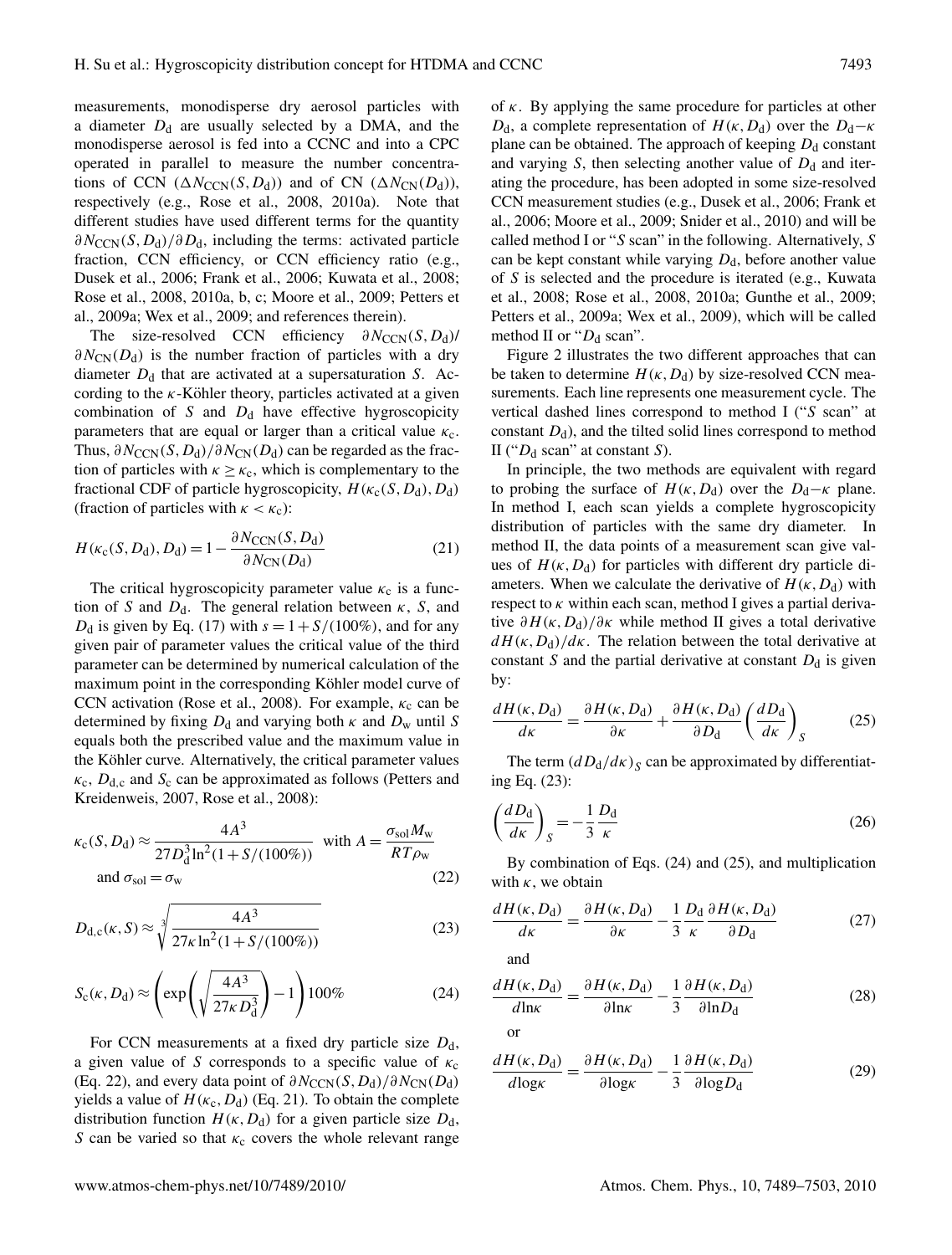

**Fig. 2.** Alternative methods of probing particle hygroscopicity distributions,  $H(\kappa, D_d)$ , by size-resolved CCN measurements: (1) method I or "S scan" is represented by vertical dashed lines, in which the dry particle diameter  $D_d$  is first kept constant and the water vapor supersaturation  $S$  is varied, then choosing another  $D_d$ and repeating the same procedure; (2) method II or " $D_d$  scan" is represented by the tilted solid lines, in which S is first kept constant and  $D_d$  is varied, then choosing another S and repeating the same procedure.

Recalling the definition of the PDFs of particle hygroscopicity,  $h(\kappa, D_d)$ ,  $h_e(\kappa, D_d)$  and  $h_{10}(\kappa, D_d)$  (Eqs. 1 to 3), we can rewrite Eqs.  $(27)$ ,  $(28)$  and  $(29)$  as follows:

$$
h(\kappa, D_{\rm d}) = \frac{dH(\kappa, D_{\rm d})}{d\kappa} + \frac{1}{3} \frac{D_{\rm d}}{\kappa} \frac{\partial H(\kappa, D_{\rm d})}{\partial D_{\rm d}} \tag{30}
$$

$$
h_e(\kappa, D_d) = \frac{dH(\kappa, D_d)}{d\ln\kappa} + \frac{1}{3} \frac{\partial H(\kappa, D_d)}{\partial \ln D_d} \tag{31}
$$

and

$$
h_{10}(\kappa, D_{\rm d}) = \frac{dH(\kappa, D_{\rm d})}{d\log\kappa} + \frac{1}{3} \frac{\partial H(\kappa, D_{\rm d})}{\partial \log D_{\rm d}}\tag{32}
$$

As outlined above, method I with "S scan" at constant  $D_d$ directly leads to  $h(\kappa, D_d)$  and  $h_e(\kappa, D_d)$  or  $h_{10}(\kappa, D_d)$ , respectively. In contrast, the measurement results of method II (" $D_d$  scan" at constant S) have to be combined with information about the size dependence of  $H(\kappa, D_d)$  to calculate the  $h(\kappa, D_d)$ s and characteristic hygroscopicity distribution parameters for a given particle size.

As indicated by Eq. (32) and discussed below (Sect. 4.1),  $h_{10}(\kappa, D_d)$  can be approximated by the total derivative  $dH(\kappa, D_d)/d\log\kappa$  provided that  $H(\kappa, D_d)$  exhibits no strong size dependence, i.e.,  $|\partial H(\kappa, D_d)/\partial \log D_d|$  ≪  $|\partial H(\kappa,D_d)/\partial \log \kappa|$ , which is likely to be the case under most atmospheric conditions.

Overall, the results of method I appear easier to interpret and compare directly with size-resolved data of aerosol chemical composition. Nevertheless the following discussions will be mostly focused on method II, because many of the recently reported size-resolved CCN field measurements used this approach (varying  $D_d$  at a constant S).

For completeness, we also give the equation which calculates the total CCN concentration at S,  $N_{\text{CCN}}(S, D_d \rightarrow$  $\infty$ ), from the particle hygroscopicity and size distribution,  $H(\kappa, D_d)$  and  $n(D_d)$  :

$$
N_{\text{CCN}}(S, D_{\text{d}} \to \infty) = \int_{0}^{\infty} n(D_{\text{d}})(1 - H(\kappa_{\text{c}}(S, D_{\text{d}}), D_{\text{d}}))dD_{\text{d}} \tag{33}
$$

Note that Eq. (33) is equivalent to the approach of calculating CCN number concentrations in experimental studies applying method II (e.g. Gunthe et al., 2009; Rose et al., 2010a), because the term  $(1 - H(\kappa_c(S, D_d), D_d))$  is the measured CCN efficiency spectra.

#### **2.4 Uncertainties and validation**

Uncertainties in the determination of  $H(\kappa, D_d)$  from HT-DMA and CCN measurement data are directly related to experimental uncertainties in the determination of  $F(D_{\rm w},D_{\rm d},s)$  and  $\Delta N_{\rm CCN}(S,D_{\rm d})/\Delta N_{\rm CN}(D_{\rm d})$ , respectively. The experimental uncertainties depend on various factors like instrument calibration, counting statistics, correction factors, and data inversion techniques (counting efficiency, electric charge, DMA transfer function, particle shape, etc.; Rissler et al., 2006; Rose et al., 2008; Swietlicki et al., 2008; Massling et al., 2009; Mikhailov et al., 2009; Kammermann et al., 2010; Snider et al., 2010).

As demonstrated by Rose et al. (2008), CCN measurements require careful calibration to achieve relative uncertainties  $\langle 10\%$  for S, corresponding to relative uncertainties  $< 20\%$  for  $\kappa$  (∂ln $\kappa_c$ /∂ln $S \approx -2$ , in analogy to the sensitivity given in Kreidenweis et al., 2009). Especially at low supersaturation ( $S \le 0.1\%$ ), inappropriate calibration techniques can lead to relative errors  $> 40\%$  in S and larger errors in  $\kappa$ .

Moreover,  $\kappa$  values determined by HTDMA measurements can be different from  $\kappa$  values determined by CCN measurements, because of the general dependence of  $\kappa$  and equivalent hygroscopicity parameters (van't Hoff factor and osmotic coefficient) on solute concentrations (Mikhailov et al., 2004, 2009; Rose et al., 2008; Reutter et al., 2009) and potential solubility effects (Petters and Kreidenweis, 2007).

Thus, the uncertainty, applicability, and extrapolation of hygroscopicity distributions determined by HTDMA or CCN measurements depend on the ambient and experimental conditions and on the quality of the measurement data (e.g., Rissler et al., 2006; Svenningson et al., 2006; Vestin et al., 2007; Gunthe et al., 2009; Petters et al., 2009a; Wex et al., 2009).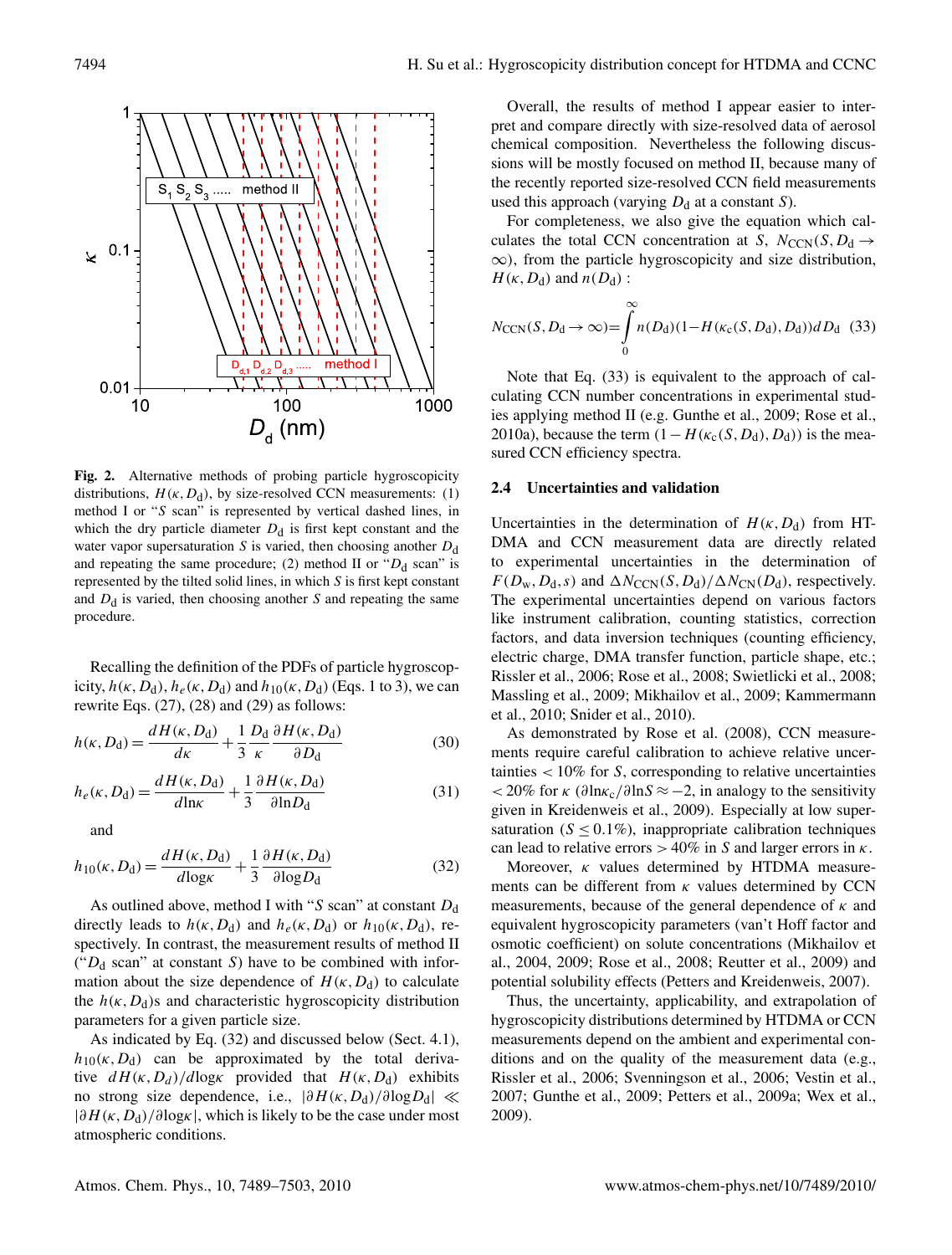For comparison and validation, hygroscopicity distributions can be calculated as a function of relative humidity, if the chemical composition and mixing state of the particle population as well as the hygroscopic properties and interactions of the chemical components are known or can be estimated reasonably well. Simple mixing rules or advanced models can be used for such purposes, and the effects of concentration-dependent changes in water activity, surface tension or partial molar volumes can be resolved explicitly. Thus, accurate parallel measurements of aerosol chemical composition, mixing state and hygroscopicity distributions should enable mutual validation of experimental and model results (closure). A more detailed discussion of these aspects would go beyond the scope of the present manuscript, which is aimed at introducing and illustrating the general concept of aerosol hygroscopicity distribution, but it should be pursued in follow-up studies.

## **3 CCN efficiency spectra calculated from model hygroscopicity distributions**

In this section, we show how different hygroscopicity distributions are reflected in the CCN efficiency spectra (activation curves) of size-resolved CCN measurements. We consider three hypothetical model scenarios with different aerosol mixing states and lognormal distribution functions  $H(\kappa, D_d)$  (Cases A–C, Table 1) and calculate the corresponding activation curves for " $D_d$  scan" at constant S (method II). Different terms and attributes have been used to describe the mixing state of aerosols. Here we use the attribute "internally mixed" not only for an aerosol in which all particles have the exact same composition and properties (Case A, perfect internal mixing), but also for particles with a continuum of similar compositions and properties, i.e., for an aerosol with a single lognormal mode of  $\kappa$  (Case B, imperfect internal mixing). The attribute "externally mixed" is used for pronouncedly different types of particles, e.g., for aerosols with two distinct lognormal modes of  $\kappa$  (Case C, external mixing).

#### **3.1 Perfect internally mixed aerosol (Case A)**

In Case A, the aerosol was assumed to be perfectly well internally mixed, i.e., all particles have the same composition and hygroscopicity. This scenario corresponds to a monodisperse distribution  $H(\kappa, D_d)$  of the form  $H(\kappa < 0.2, D_d)$  = 0 and  $H$ ( $\kappa \ge 0.2$ ,  $D_d$ ) = 1. Ideal CCN measurements with " $D_d$  scan" at S=0.86%, 0.26% and 0.067% would yield activation curves in the form of perfect step functions as shown in Fig. 3 (blue lines). All particles would be activated above and none would be activated below the critical dry diameter  $(D<sub>d,c</sub>)$ , which is given by Eq. (23). Note that such step functions could be observed only under ideal conditions (perfect particle generation, measurement, and data analysis). In practice, the experimental uncertainties mentioned above

**Table 1.** Lognormal hygroscopicity distribution parameters for model aerosols (Cases A to C, Eq. 16)

| Mode I |                                                                                                            |                         | Mode II |                           |                         |  |
|--------|------------------------------------------------------------------------------------------------------------|-------------------------|---------|---------------------------|-------------------------|--|
| $a_1$  | $\overline{\kappa}_{\mathfrak{g},1}$                                                                       | $\sigma_{\kappa, g, 1}$ | $a_2$   | $\overline{\kappa}_{g,2}$ | $\sigma_{\kappa, g, 2}$ |  |
|        |                                                                                                            |                         |         |                           |                         |  |
|        |                                                                                                            | 1.6                     |         |                           |                         |  |
|        | Case A $\begin{array}{c cc}\n1 & 0.2 \\ 1 & 0.2 \\ \text{Case C} & 0.8 & 0.2(D_d/20nm)^{0.4}\n\end{array}$ | 1.6                     | 0.2     | 0.05                      |                         |  |

(particle shape and charge effects, DMA transfer function, inhomogeneities of  $T$  and RH, etc.) will result in some dispersion even for pure calibration aerosols (Rose et al., 2008; Svenningsson et al., 2008; Mikhailov et al, 2009; Snider et al., 2010; and references therein).

## **3.2 Imperfect internally mixed aerosol with a single** κ **mode (Case B)**

In Case B, we assumed an aerosol with a non-size-dependent  $\kappa$  distribution consisting of a single lognormal mode with  $a(D_d) = 1$ ,  $\overline{\kappa}_g(D_d) = 0.2$  and  $\sigma_{\kappa,g}(D_d) = 1.6$  (Eq. 16, Table 1). The corresponding PDF of particle hygroscopicity,  $h_{10}(\kappa, D_d)$  is illustrated in Fig. 4a. Size-resolved CCN measurements with " $D_d$  scan" at S=0.86%, 0.26%, and 0.067% (tilted black lines in Fig. 4a), would yield activation curves in the form of lognormal CDFs as shown in Fig. 3 (green curves).

## **3.3 Externally mixed aerosols with two** κ **modes (Case C)**

In Case C, we assume an externally mixed aerosol with two lognormally distributed modes of  $H(\kappa, D_d)$  (Table 1). For mode 1, the values of  $\overline{\kappa}_{g,1}$  was the same as in Case B at  $D_d = 20$  nm, but with increasing particle diameter we prescribed an increase of the geometric mean value of  $\kappa$  as  $\overline{\kappa}_{g,1}(D_d)=0.2(D_d/20 \text{ nm})^{0.4}$ . The  $\sigma_{\kappa,g,1}$  was set to 1.6 for all  $D_d$ . For mode 2, we assumed non-size-dependent values of  $\overline{\kappa}_{g,2}$ =0.05 and  $\sigma_{\kappa,g,2}$ =1.1. The corresponding PDF of particle hygroscopicity,  $h_{10}(\kappa, D_d)$  is illustrated in Fig. 4b. Size-resolved CCN measurements with " $D_d$  scan" at S=0.86%, 0.26%, and 0.067% (tilted black lines in Fig. 4b), would yield activation curves in the form of two-mode lognormal CDFs as shown in Fig. 3 (red curves). Similar CCN efficiency spectra have been recorded in polluted megacity air (Sect. 4.2, Rose et al., 2010a).

## **4 Retrieval of hygroscopicity distributions from CCN efficiency spectra**

In this section, we show how CDFs and PDFs of particle hygroscopicity can be retrieved from CCN efficiency spectra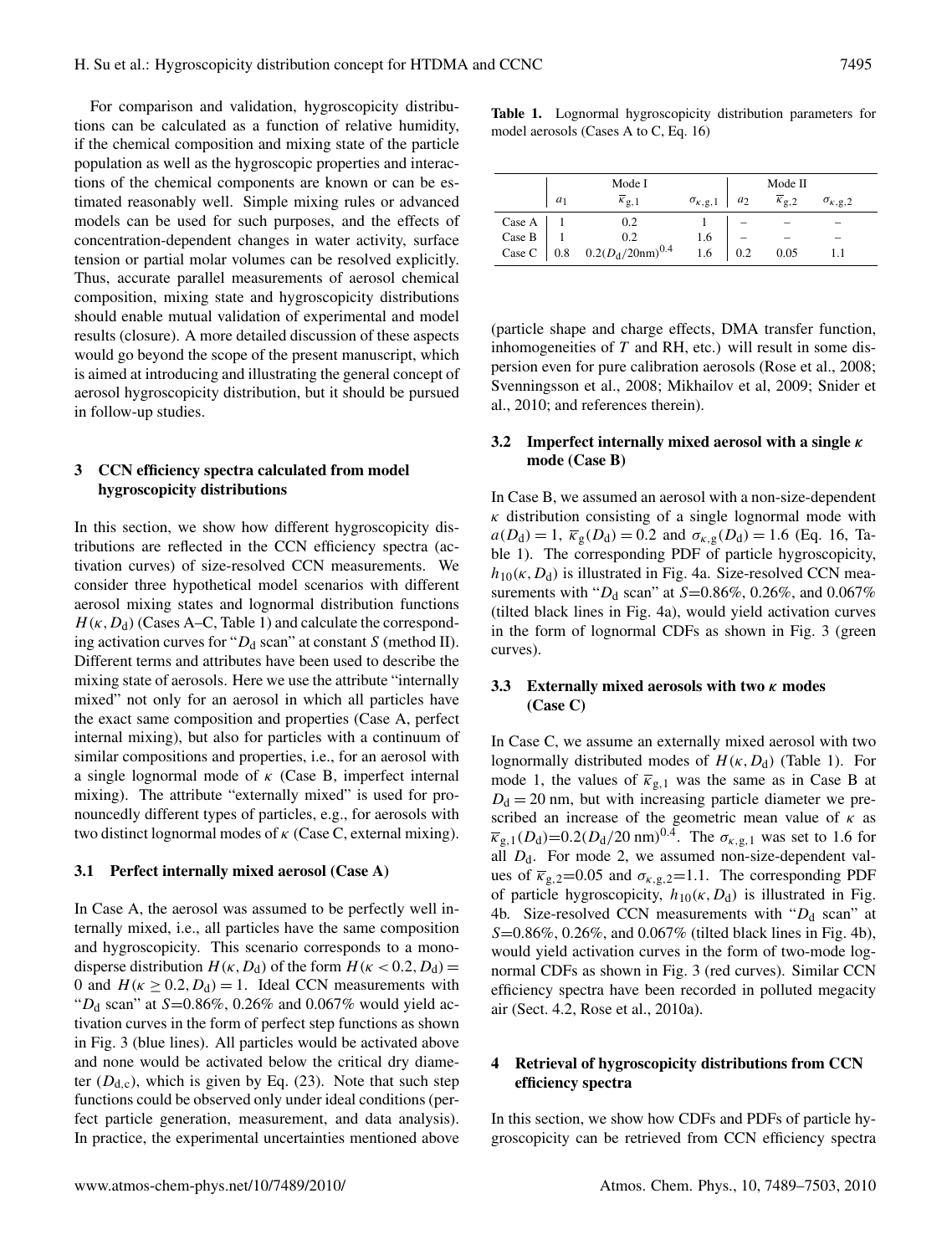

**Fig. 3.** CCN efficiency spectra (activation curves) of hypothetical model aerosols. Each line represents the spectrum of one type of mode aerosol (Case A, B, or C as specified in Table 1) obtained by  $D_d$  scans at a fixed supersaturation S. The supersaturation levels are  $S_1$ =0.86%,  $S_2$ =0.26%, or  $S_3$ =0.067%.

obtained by method II (" $D_d$  scan" at constant S). We consider the three hypothetical model scenarios discussed above, as well as measurement data from recent field campaigns. Moreover, we address the difference between partial and total derivatives of the hygroscopicity distribution obtained by methods I and II, and we demonstrate the applicability of lognormal distribution functions for the fitting of measurement data.

# **4.1 Modeled CCN efficiency spectra and differences between methods I and II**

To derive the cumulative hygroscopicity distribution  $H(\kappa, D_d)$  from a CCN efficiency spectrum observed at constant S (activation curve of " $D_d$  scan" in method II), Eqs. (20) and (21) can be used to convert every value of  $\partial N_{\text{CCN}}/\partial N_{\text{CN}}(S, D_d)$  into a corresponding value of  $H(\kappa_c,D_d)$ . Fig. 5 shows a plot of  $H(\kappa,D_d)$  vs.  $\kappa$  that corresponds to the plot of  $\partial N_{\text{CCN}} / \partial N_{\text{CN}}(S, D_d)$  vs.  $D_d$  in Fig. 3. For each of the non-size-dependent hygroscopicity distributions assumed in Case A and B, the CCN efficiency spectra observed at different supersaturations converge into a single curve of  $H(\kappa, D_d)$  vs.  $\kappa$ : a step function for the perfectly mixed aerosol (Case A) and monomodal lognormal CDF for the imperfectly internally mixed aerosol (Case B). The same applies to the non-size-dependent low hygroscopicity mode in Case C (mode 2 with  $\overline{\kappa}_{g,2}$ =0.05). For the size-dependent mode 1, however, we obtain different curves at different supersaturations (red dotted, dashed, and solid lines around  $\kappa \sim 0.3$ ). The different midpoint values



**Fig. 4.** Logarithmic probability distributions of particle hygroscopicity,  $h_{10}(\kappa, D_d) = \partial H(\kappa, D_d)/\partial \log \kappa$ , plotted over effective hygroscopicity parameter  $(\kappa)$  and dry particle diameter  $(D_d)$  for model aerosols of Case B **(a)** and of Case C **(b)**. The tilted black lines indicate  $D_d$  scans at fixed supersaturations (S<sub>1</sub>=0.86%, S<sub>2</sub>=0.26%,  $S_3 = 0.067\%$ ).

of the CDF curves of mode 1 ( $\kappa \sim 0.25-0.45$ ), correspond to the different intersections of the " $D_d$  scan" at constant S (black tilted lines) with the maximum of the PDF of  $\kappa$  in Fig. 4b (center of red bar).

As outlined above, methods I and II are different ways of probing  $H(\kappa, D_d)$ . If  $H(\kappa, D_d)$  is not size-dependent, distribution plots of  $H(\kappa, D_d)$  vs.  $\kappa$  obtained by "S scan" at constant  $D_d$  (method I) or by " $D_d$  scan" at constant S (method II) are the same. If, however,  $H(\kappa, D_d)$  is size-dependent, differences are expected. For Case C, we compare the CDF curves of  $H(\kappa, D_d)$  vs.  $\kappa$  obtained by method II at  $S_1-S_3$  (red lines in Figs. 5 and 6a) with the CDF curves of  $H(\kappa, D_d)$  vs.  $\kappa$  obtained by method I at  $D_{d,1}-D_{d,3}$  (black lines in Fig. 6a). The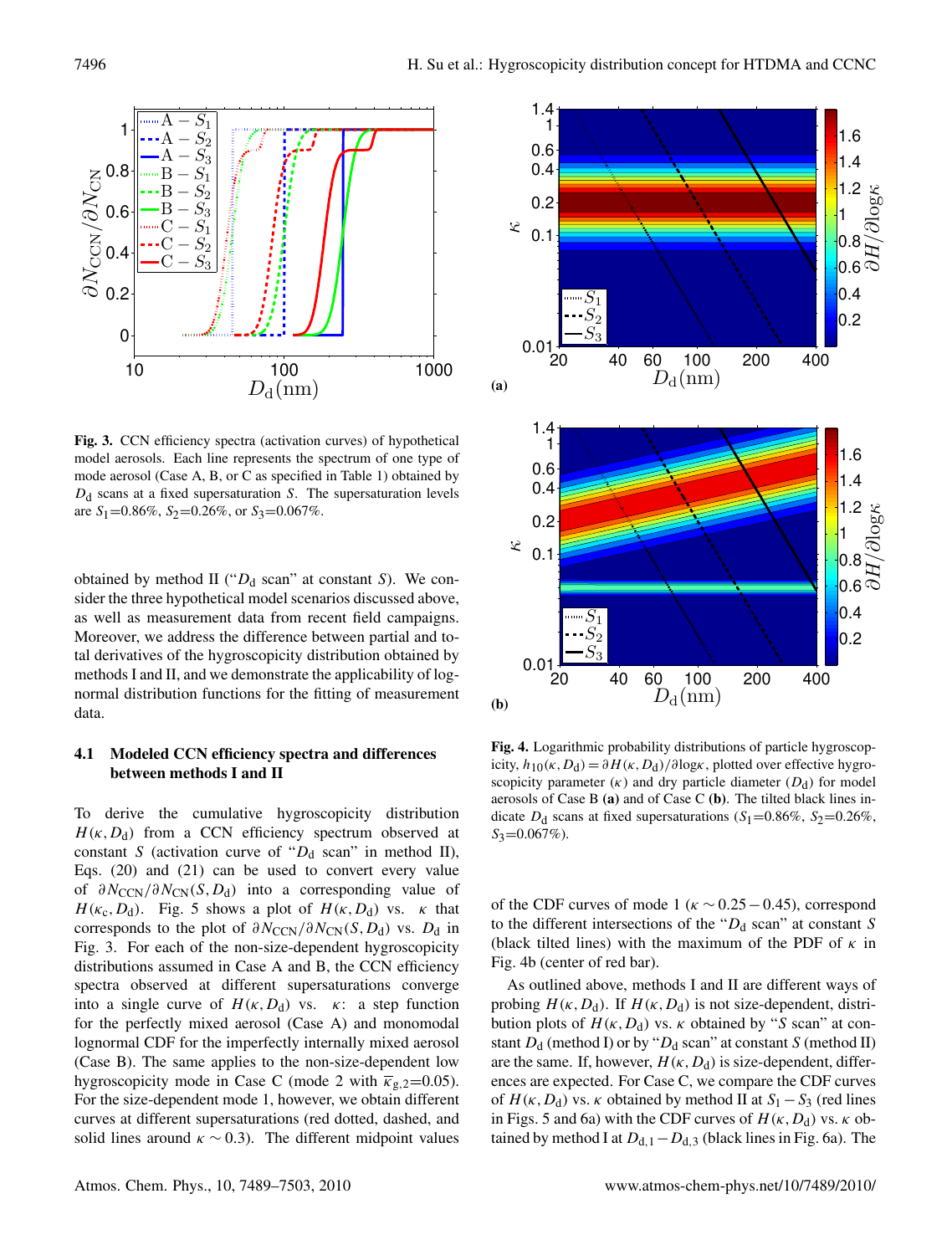

**Fig. 5.** Cumulative particle hygroscopicity distributions,  $H(\kappa, D_d)$ , calculated from the CCN efficiency spectra of hypothetical case study aerosols (Fig. 3). Each line represents the cumulative distribution of one type of model aerosol (Case A, B, or C, as specified in Table 1 and Fig. 4) at a fixed supersaturation  $S(S_1=0.86\%,$  $S_2=0.26\%$ ,  $S_3=0.067\%$ ). The three blue (or green) lines at different S converge into a single curve.

three diameter values  $D_{d,1} - D_{d,3}$  were calculated by solving Eq. (23) with  $\kappa = \overline{\kappa}_{g,1}(D_d)=0.2(D_d/20 \text{ nm})^{0.4}$  for the supersaturation values  $S_1 - S_3$ . They correspond to the intersections of the " $D_d$  scan" at constant S (black tilted lines) with the maximum of the PDF of  $\kappa$  for mode 1 in Fig. 4b (center of red bar).

The results of method I are exactly the same for the nonsize-dependent low hygroscopicity mode (mode 2), but for the size-dependent mode 1 they are slightly different from method II. While the modal values of  $\kappa$  remain the same, method I yields a wider spread of  $H(\kappa, D_d)$  vs.  $\kappa$ . Accordingly, the corresponding peak in the logarithmic PDFs shown in Fig. 6b are a little wider and lower for method I (partial derivative,  $\partial H(\kappa, D_d)/\partial \log \kappa$ ) than for method II (total derivative,  $dH(\kappa, D_d)/d\log\kappa$ . Considering other potential uncertainties related to measurement techniques and conditions, however, the mathematical deviations between partial and total derivative appear relatively minor (Sect. 2.4).

Of course the differences between methods I and II depend on the form of the probed hygroscopicity distribution. For example, the spread of the distribution obtained with method I would be smaller than that of method II if the hygroscopicity increased with size, and the differences would be larger if the size-dependence were stronger. Thus, the results of the above sensitivity study for a specific model scenario should not be over-generalized. Considering, however, that the size-dependencies observed in recent field studies seem to be comparable and not much larger than assumed in the model scenario, we suggest that for atmospheric aerosols



**Fig. 6.** Cumulative particle hygroscopicity distributions,  $H(\kappa, D_d)$ **(a)**, and corresponding logarithmic probability distributions,  $\partial H(\kappa, D_d)/\partial \log \kappa$  or  $dH(\kappa, D_d)/\partial \log \kappa$  (b), for the model aerosol of Case C obtained by method I ("S scan" at  $D_{d,1}$ ,  $D_{d,2}$  or  $D_{d,3}$ ) and method II (" $D_d$  scan" at  $S_1 = 0.86\%$ ,  $S_2 = 0.26\%$  or  $S_3$ =0.067%).

the logarithmic hygroscopicity PDFs obtained with method II  $(dH(\kappa,D_d)/d\log\kappa)$  may be well suited to approximate the ones obtained with method I ( $h_{10} = \partial H(\kappa, D_d)/\partial \log \kappa$ ).

## **4.2 Measured CCN efficiency spectra and lognormal fitting**

To test and illustrate the practical applicability of the  $\kappa$  distribution concept, we applied it to size-resolved CCN measurement data of polluted megacity air from the CAREBeijing-2006 campaign in Beijing, China. The CCN measurements were performed at the Yufa site in the southern outskirts of Beijing, roughly 50 km away from the urban center in Beijing (39.51◦ N, 116.31◦ E) over the period of 10 August to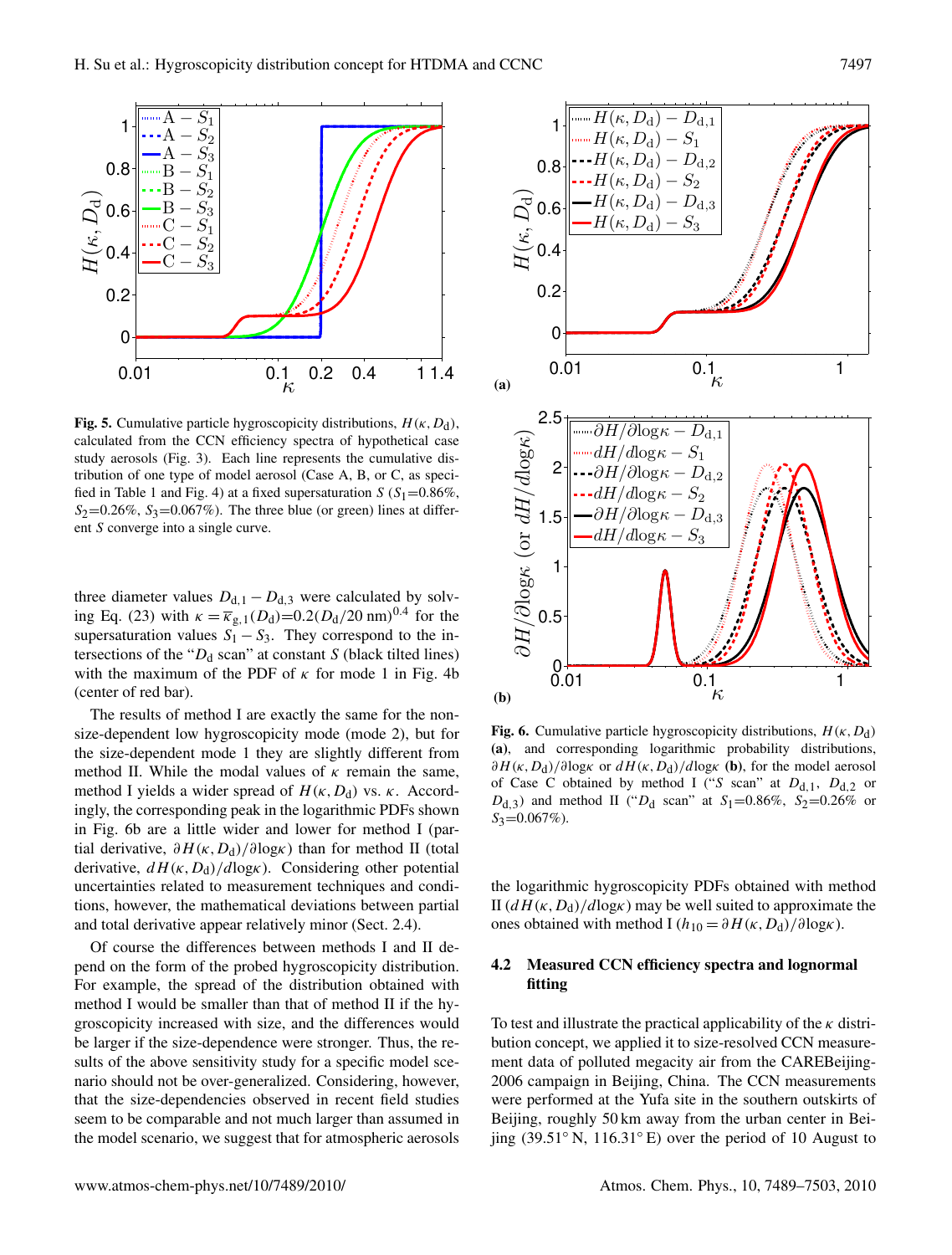

**Fig. 7.** Average CCN efficiency spectra for the CAREBeijing-2006 campaign (10 August to 8 September 2006, Yufa, Beijing, China). The data points and error bars represent arithmetic mean values  $\pm$ one standard deviation. Note that the experimental uncertainties (< 10%, Rose et al., 2010a) were smaller than the temporal variability of the measurement data as indicated by the error bars.

8 September 2006. Details about the measurement location and conditions are reported by Garland et al. (2009) and Wiedensohler et al. (2009). The size-resolved CCN measurements were performed following method II (" $D_d$  scan" at constant S), and the data were recorded and processed as detailed by Rose et al. (2010a), except that the DMA transfer function correction was not applied, because it is based on the assumption of perfect internal mixing (Sect. 2.3.1.3 in Rose et al., 2008).

Figure 7 shows the campaign average and variability of CCN efficiency spectra observed at the five investigated supersaturation levels  $(S = 0.067\%$  to 0.86%), and Fig. 8a shows the corresponding cumulative hygroscopicity distributions,  $H(\kappa, D_d)$ , obtained through Eqs. (21) and (22).

Comparison of the measurement-derived CDFs of  $H(\kappa, D_d)$  in Fig. 8a with the model scenarios in Fig. 5 suggests a size-dependent, imperfectly internally mixed mode around  $\kappa \sim 0.4$ , similar to mode 1 in Case C.

The data also indicate a small but significant fraction of particles with very low hygroscopicity ( $\approx 10\%$ ,  $\kappa < 0.1$ ). These are most likely externally mixed soot particles freshly emitted from strong local and regional sources (Cheng et al., 2009; Garland et al., 2009; Wehner et al., 2009; Rose et al., 2010a). They may be regarded as a low hygroscopicity mode analogous to mode 2 in Case C, but the dispersion of  $\kappa$  values appears to be much wider. The range and resolution of measurement data was not sufficient to cover and resolve this low hygroscopicity mode.



**Fig. 8.** Average cumulative particle hygroscopicity distributions,  $H(\kappa, D_d)$  (a) corresponding to the CCN efficiency spectra (Fig. 7) observed in the CAREBeijing-2006 campaign. The color lines in (a) are the fitted curves in the form of Eq. (34) to the corresponding measurement data points (of the same color). The logarithmic probability distributions,  $dH(\kappa, D_d)/d\log\kappa$  in **(b)** were calculated from the fitted curves shown in (a).

For size-resolved CCN measurements, the lower limit  $\kappa_{ml}$ of the hygroscopicity parameter range covered by each scan is determined by the corresponding upper limit values of water vapor supersaturation  $S_{\text{max}}$  (method I) or dry particle diameter,  $D_{d,\text{max}}$  (method II):  $\kappa_{\text{ml}} = \kappa_c(S_{\text{max}},D_d)$  (method I) or  $\kappa_{\rm ml} = \kappa_{\rm c}(S, D_{\rm d,max})$  (method II). If all particles with  $\kappa > \kappa_{\rm ml}$ are assumed belonging to a single-mode lognormal hygroscopicity distribution function (imperfect internal mixture), the following modified version of Eq. (16) can be used to fit measurement-derived data of  $H(\kappa, D_d)$ :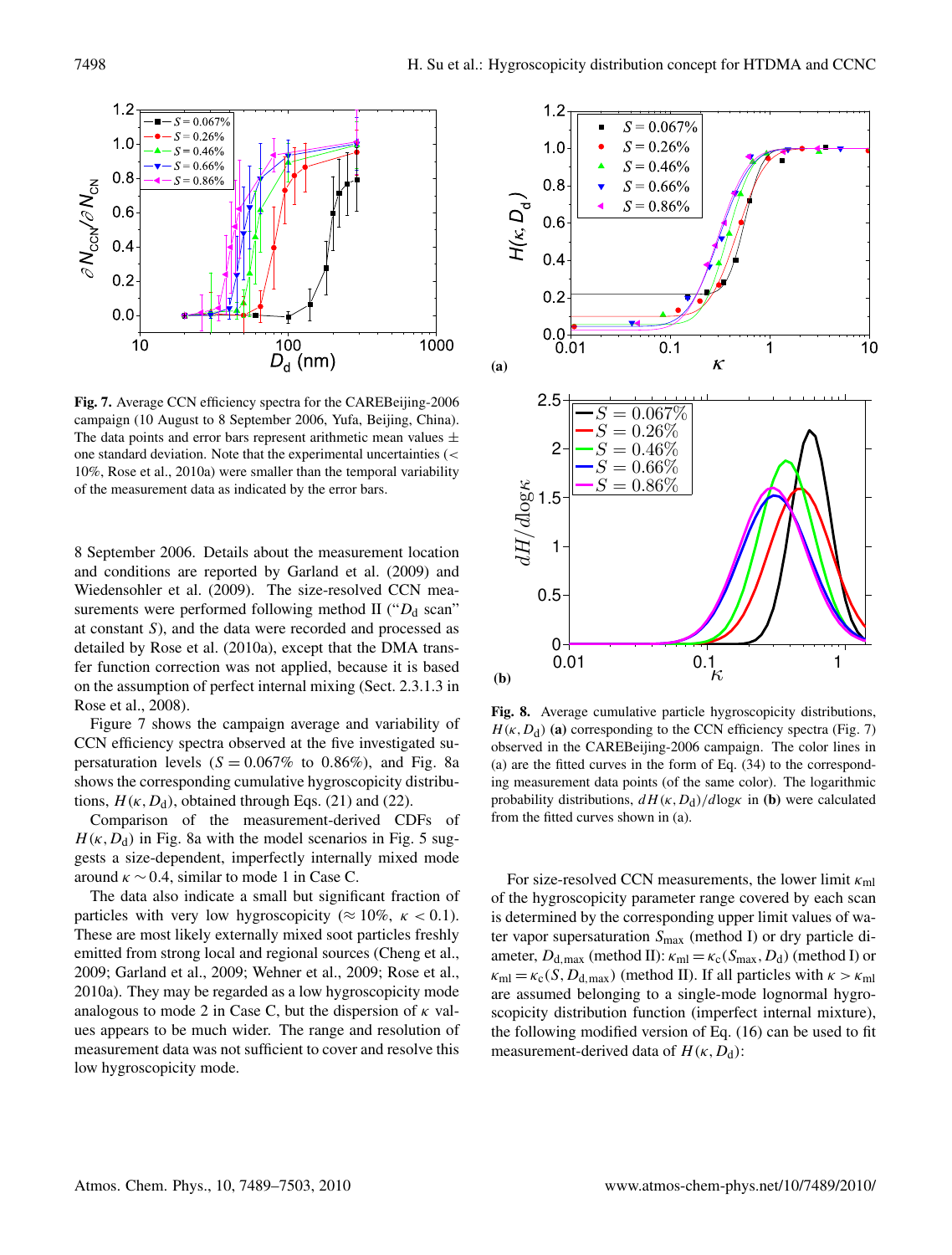**Table 2.** Lognormal hygroscopicity distribution fit parameters for the CAREBeijing-2006 field campaign data (Eq. 34 and Fig. 8). The goodness of the least-squares fit is indicated by the coefficient of determination ( $R^2$ ) and the root mean square error (RMSE);  $\kappa_{\text{ml}}$ is the lower limit of the hygroscopicity parameter range covered by measurement data.

|             | a    | $K_{\mathcal{Q}}$ | $\sigma_{K,g}$ | $R^2$ | <b>RMSE</b> | $\kappa_{\rm ml}$ |
|-------------|------|-------------------|----------------|-------|-------------|-------------------|
| $S=0.067\%$ | 0.78 | 0.56              | 1.38           | 0.995 | 0.028       | 0.149             |
| $S=0.26\%$  | 0.90 | 0.47              | 1.67           | 0.995 | 0.033       | 0.011             |
| $S=0.46\%$  | 0.94 | 0.38              | 1.60           | 0.994 | 0.034       | 0.003             |
| $S=0.66%$   | 0.95 | 0.31              | 1.77           | 0.992 | 0.043       | 0.002             |
| $S=0.86\%$  | 0.97 | 0.30              | 1.74           | 0.994 | 0.034       | 0.001             |
|             |      |                   |                |       |             |                   |

**Table 3.** Acronyms

| Symbol          | Description                                          |
|-----------------|------------------------------------------------------|
| <b>CCN</b>      | Cloud condensation nuclei                            |
| CDF             | Cumulative distribution function                     |
| CN.             | Condensation nuclei                                  |
| CPC.            | Condensation particle counter                        |
| <b>DMA</b>      | Differential mobility analyzer                       |
| <b>HTDMA</b>    | Hygroscopicity tandem differential mobility analyzer |
| PDF             | Probability distribution function                    |
| <b>RMSE</b>     | Root mean square error                               |
| SP <sub>2</sub> | Single-particle soot photometer                      |
| <b>SPMS</b>     | Single particle mass spectrometers                   |
| <b>STEM</b>     | Scanning and transmission electron microscopes       |
| VTDMA           | Volatility tandem differential mobility analyzer     |

$$
H(\kappa, D_{\rm d}) = (1 - a) + a\left(\frac{1}{2} + \frac{1}{2}\text{erf}\left(\frac{\log \kappa - \log \overline{\kappa}_{\rm g}}{\sqrt{2}\log \sigma_{\kappa, g}}\right)\right)
$$

$$
= 1 - \frac{a}{2} + \frac{a}{2}\text{erf}\left(\frac{\log \kappa - \log \overline{\kappa}_{\rm g}}{\sqrt{2}\log \sigma_{\kappa, g}}\right) \tag{34}
$$

Here  $a$  is the number fraction of particles in the fit single mode,  $\overline{\kappa}_{g}$  is the geometric mean  $\kappa$  of the fit mode and  $\sigma_{\kappa, g}$  is the geometric standard deviation of  $\kappa$  for the fit mode.

The best fit parameters of Eq. (34) to the average aerosol hygroscopicity distributions are listed in Table 2 and plotted in Fig. 8a. During the CAREBeijing-2006 campaign, over 95% of the ∼1536 individual distributions  $H(\kappa, D_d)$ recorded could be fitted with  $R^2 > 0.8$  by Eq. (34). Similarly good fitting results were obtained with size-resolved CCN measurement data from other recent field campaigns investigating polluted megacity air (PRD2006, Rose et al., 2010a) as well as pristine rainforest air (AMAZE-08, Gunthe et al., 2009). Thus, Eq. (34) appears suitable for an approximate description of atmospheric aerosol hygroscopicity distributions. Nevertheless, other fit functions such as normal or Gamma distributions, power laws, etc. (Deirmendjian, 1969;



**Fig. 9.** Average logarithmic probability distributions of particle hygroscopicity,  $dH(\kappa, D_d)/d\log\kappa$ , plotted over effective hygroscopicity parameter ( $\kappa$ ) and dry particle diameter ( $D_d$ ) for CAREBeijing-2006 **(a)**, PRD2006 **(b)** and AMAZE-08 **(c)**. The dH (κ,Dd)/dlogκ curves from the Fig. 8b were interpolated over the  $D_d - \kappa$  plane by using a 2-D triangle-based linear interpolation method.

Pruppacher and Klett, 1997; Seinfeld and Pandis, 2006) or multiple lognormal modes may be equally or better suited depending on aerosol composition and the range and resolution of measurement data, which should be explored in futures studies.

Differentiating  $H(\kappa, D_d)$  (the CDFs) by log $\kappa$  yields the corresponding PDFs  $dH(\kappa, D_d)/d\log\kappa$  as shown in Fig. 8a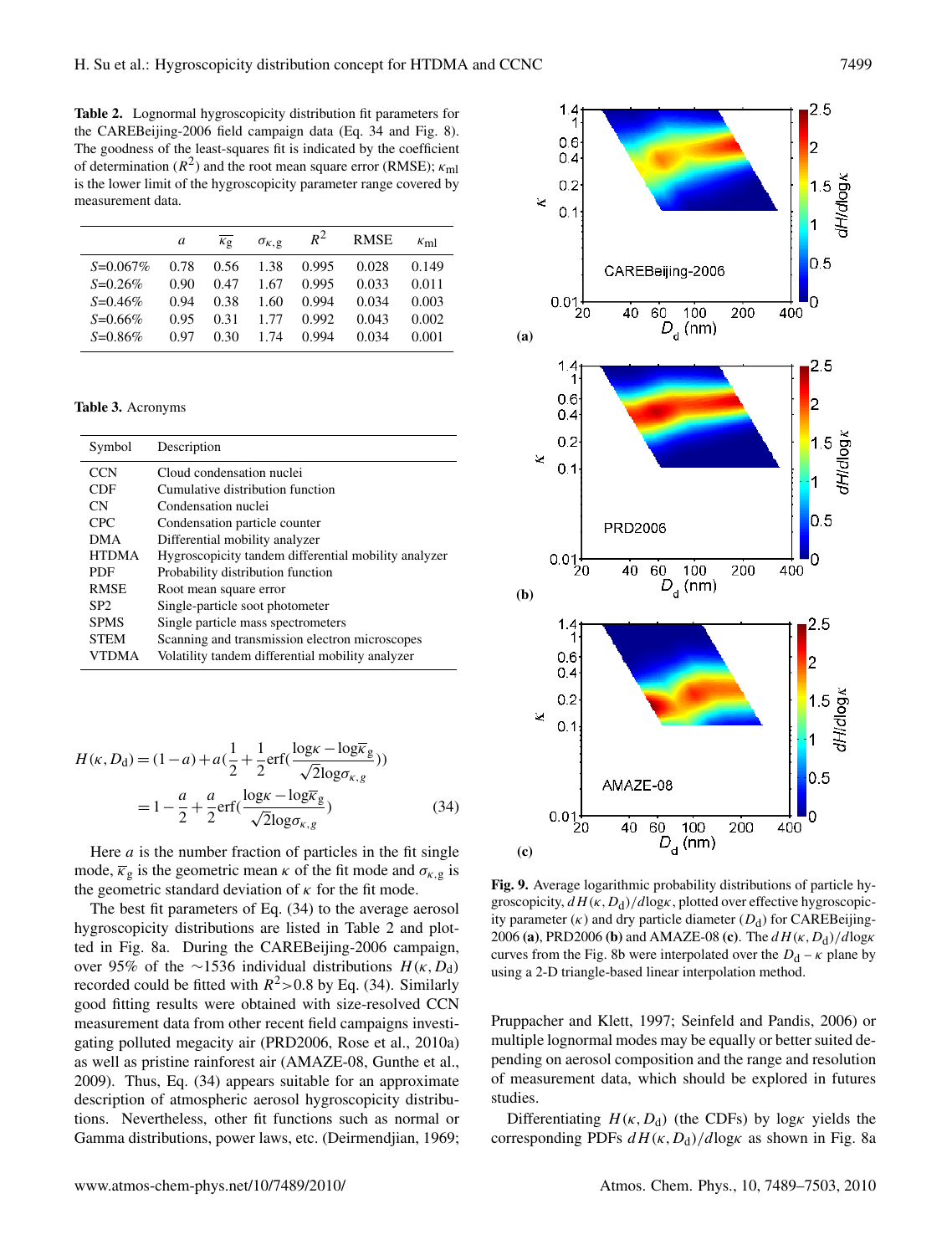| <b>Table 4.</b> Symbols |  |
|-------------------------|--|
|-------------------------|--|

| Symbol                                 | Unit                         | Quantity                                                                                                                          |
|----------------------------------------|------------------------------|-----------------------------------------------------------------------------------------------------------------------------------|
| $a_i(D_d)$                             |                              | Number fraction of the <i>i</i> th fit mode in a lognormal distribution fit to $H(\kappa, D_d)$ at $D_d$                          |
| $D_{\rm d}$                            | m (unless specified)         | Dry particle diameter                                                                                                             |
| $D_{d,c}$                              | m (unless specified)         | Critical dry particle diameter                                                                                                    |
| $D_{\rm w}$                            | m (unless specified)         | Wet particle diameter                                                                                                             |
| $F(D_{\rm W}, D_{\rm d}, s)$           |                              | Number fraction of particles of dry size $D_d$ with equilibrated wet diameter smaller than $D_w$ at s                             |
| $H(\kappa, D_{\rm d})$                 |                              | Cumulative particle hygroscopicity distribution function                                                                          |
| $h(\kappa, D_{\rm d})$                 |                              | Particle hygroscopicity (probability) distribution function with respect to $\kappa$                                              |
| $h_e(\kappa, D_d)$                     |                              | Particle hygroscopicity (probability) distribution function with respect to lnk                                                   |
| $h_{10}$ ( $\kappa$ , D <sub>d</sub> ) |                              | Particle hygroscopicity (probability) distribution function with respect to log <sub>K</sub>                                      |
| $M_{\rm w}$                            | $kg$ mol <sup>-1</sup>       | Molar mass of water                                                                                                               |
| $N(D_d)$                               | $\rm cm^{-3}$                | Cumulative particle size distribution function                                                                                    |
| $N_{\text{CCN}}(S, D_{d})$             | $\rm cm^{-3}$                | CCN (at S) number concentration of particles smaller than $D_d$                                                                   |
| $N_{\text{CN}}(D_{\text{d}})$          | $\rm cm^{-3}$                | CN number concentration of particles smaller than $D_d$                                                                           |
| $n(D_d)$                               | $m^{-1}$ cm <sup>-3</sup>    | Particle size distribution function with respect to $D_d$                                                                         |
| $\boldsymbol{R}$                       | $J K^{-1}$ mol <sup>-1</sup> | Universal gas constant                                                                                                            |
| R <sub>H</sub>                         | $\%$                         | Relative humidity                                                                                                                 |
| $\boldsymbol{T}$                       | K                            | Temperature                                                                                                                       |
| S                                      | $\%$                         | Water vapor supersaturation                                                                                                       |
| $S_{\rm c}$                            | $\%$                         | Critical water vapor supersaturation                                                                                              |
| S                                      |                              | Water vapor saturation ratio                                                                                                      |
| $s_{c}$                                |                              | Critical water vapor saturation ratio                                                                                             |
| κ                                      |                              | Effective hygroscopicity parameter                                                                                                |
| $\kappa_{\rm c}$                       |                              | Critical effective hygroscopicity parameter                                                                                       |
| $\kappa_{\rm ml}$                      |                              | Lower measurement limit for the size resolved CCN measurements                                                                    |
| $\kappa_{\text{med}}(D_{\text{d}})$    |                              | Median $\kappa$ for particles of size $D_d$                                                                                       |
| $\kappa_{\text{mode}}(D_{\text{d}})$   |                              | Local maximum of the $h(\kappa, D_d)$ distribution for particles of size $D_d$                                                    |
| $\overline{\kappa}(D_{d})$             |                              | Arithmetic mean $\kappa$ for particles of size $D_d$                                                                              |
| $\overline{\kappa}_{\rm g}(D_{\rm d})$ |                              | Geometric mean $\kappa$ for particles of size $D_d$                                                                               |
| $\overline{\kappa}_{g,i}(D_d)$         |                              | Geometric mean $\kappa$ of the <i>i</i> th fit mode in a lognormal distribution fit to $H(\kappa, D_d)$ at $D_d$                  |
| $\rho_{\rm W}$                         | $\text{kg m}^{-3}$           | Density of pure water                                                                                                             |
| $\sigma_{\text{sol}}$                  | $\rm J\,m^{-2}$              | Surface tension of solution droplet                                                                                               |
| $\sigma_{\rm w}$                       | $J\,\mathrm{m}^{-2}$         | Surface tension of pure water                                                                                                     |
| $\sigma_K(D_d)$                        |                              | Standard deviation of $\kappa$ for particles of size $D_d$                                                                        |
| $\sigma_{\kappa, g}(D_{d})$            |                              | Geometric standard deviation of $\kappa$ for particles of size $D_d$                                                              |
| $\sigma_{K, g, i}(D_{d})$              |                              | Geometric standard deviation of $\kappa$ of the <i>i</i> th fit mode in a lognormal distribution fit to $H(\kappa, D_d)$ at $D_d$ |

and 8b. Interpolation between the PDFs observed at different supersaturations yields an approximate representation of the distribution of the particle mode with  $\kappa \geq \kappa_{\rm ml}$  in the  $D_{\rm d}-\kappa$ plane as shown in Fig. 9a. Similar to the more hygroscopic mode 1 in the model scenario Case C (Fig. 4b), the modal  $\kappa$ value tends to increase with  $D_d$ .

Besides the CAREBeijing-2006 campaign, the same approach was also successfully applied to other data sets. For example, Fig. 9b shows a similar PDF of particle hygroscopicity obtained from size-resolved CCN measurements in polluted megacity air and biomass burning smoke near Guangzhou, China (PRD2006 campaign, 1–30 July 2006; Rose et al., 2010a); and Fig. 9c illustrates a PDF of particle hygroscopicity for pristine rainforest air measured in Brazil (AMAZE-08, 14 Feburary–12 March 2008; Gunthe et al., 2009).

As outlined above, when we applied modified single-mode lognormal distribution function (Eq. 34) for the fitting of the size-resolved CCN field measurement data sets, the distribution information with  $\kappa$  < 0.1 can not be retrieved because of the low  $\kappa$  resolution or the detection limit  $\kappa_{\rm ml}$ . Thus, the interpolated PDFs shown in Fig. 9a provide no information about the low hygroscopicity particle mode. To avoid any misinterpretation, we limit the contour plot area to  $\kappa \geq 0.1$ .

Size-resolved CCN measurements with a higher range and resolution of S and  $D_d$  would be required to resolve the externally mixed low hygroscopicity mode. Alternatively or in addition, such information could be obtained from HTDMA measurement data, which were not available for the CCN data sets presented in Fig. 9. For a comprehensive characterization of aerosol particle hygroscopicity distributions in future studies we recommend a combination of size-resolved CCN measurements with a large range and high resolution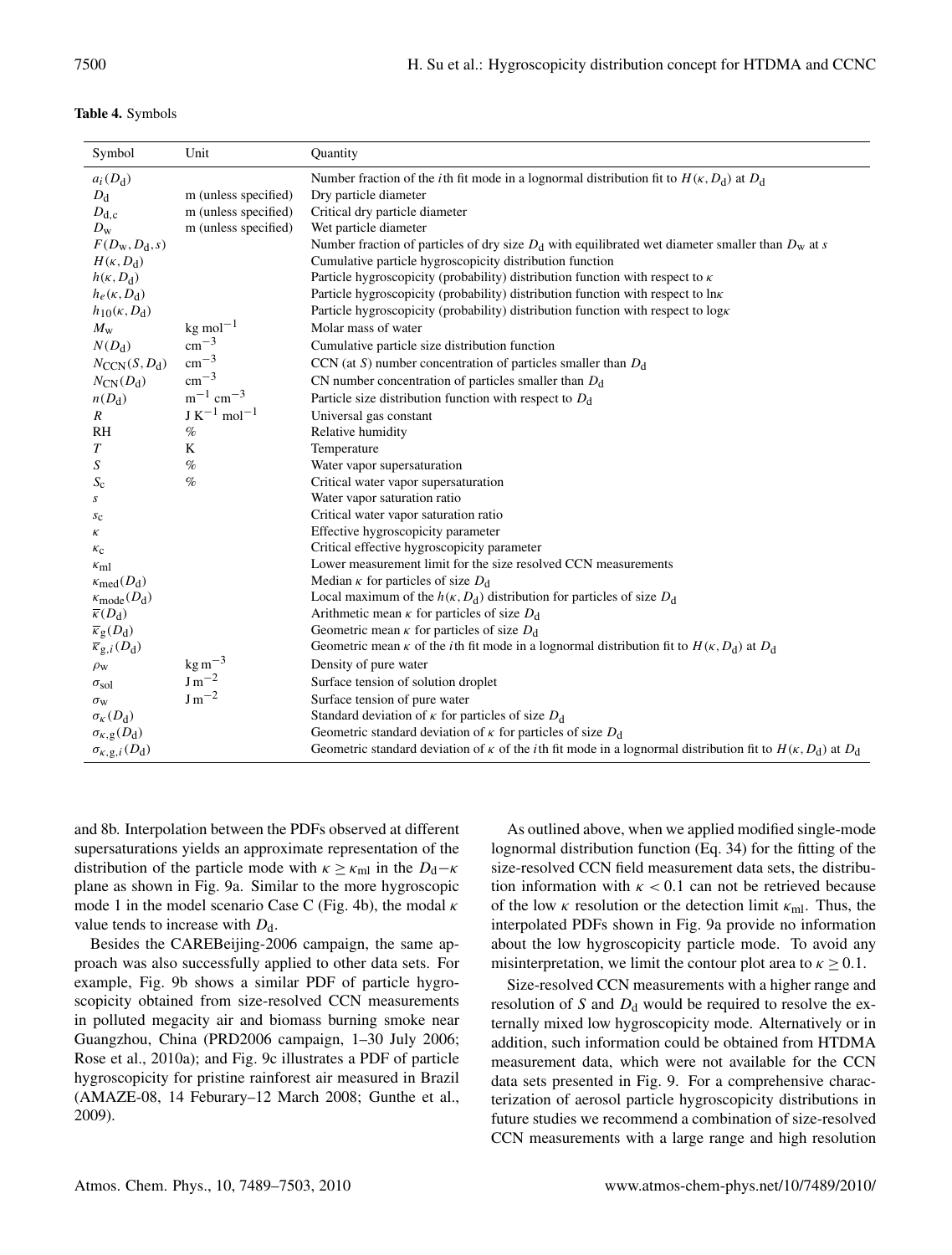of S and  $D_d$  (e.g. Moore et al., 2009, 2010) in combination with HTDMA measurements and detailed measurements of aerosol composition including refractory components (STEM, SPMS, VTDMA, etc.; for acronyms and symbols, refer to Tables 3 and 4).

## **5 Conclusions**

In this study, a general concept of aerosol particle hygroscopicity distribution was introduced and related to HTDMA and size-resolved CCN measurements. Model aerosols were used to illustrate the concept, and its practical applicability was demonstrated with exemplary HTDMA and CCN field measurement data. The main conclusions are as follows:

- (1) Cumulative hygroscopicity distribution functions (CDF),  $H(\kappa, D_d)$ , can be derived from HTDMA and size-resolved CCN measurements. With the help of single particle analysis techniques, it should also be possible to predict  $H(\kappa, D_d)$  from chemical composition data.
- (2) Differentiation of  $H(\kappa, D_d)$  by dlogk yields the corresponding logarithmic probability distribution function (PDF). Depending on the technique applied for size-resolved CCN measurements ("S scan" or " $D_d$ scan"), the PDF corresponds to a partial derivative  $(\partial H(\kappa, D_d)/\partial \log \kappa)$  or to a total derivative  $(dH(\kappa,D_d)/d\log\kappa)$ . The partial derivative obtained from an "S scan" represents the hygroscopicity distribution at a fixed particle size and is easier to interpret and compare directly with size-resolved data of aerosol composition than the total derivative obtained from a " $D_d$  scan". If  $H(\kappa, D_d)$  exhibits no strong size dependence, which appears likely for most atmospheric conditions, the partial derivative can be approximated by the total derivative.
- (3) Lognormal distribution functions were found to be suitable for approximately describing the hygroscopicity distribution of aerosols in polluted megacity air as well as in pristine rainforest air as determined by sizeresolved CCN measurements.
- (4) For detailed characterization of aerosol hygroscopicity distributions, including externally mixed particles of low hygroscopicity such as freshly emitted soot, we suggest that size-resolved CCN measurements with a wide range and high resolution of water vapor supersaturation and dry particle diameter should be combined with comprehensive HTDMA measurements and sizeresolved or single-particle measurements of aerosol chemical composition, including refractory components.

(5) In field and laboratory experiments, hygroscopicity distribution data from HTDMA and CCN measurements can complement mixing state information from optical, chemical and volatility-based techniques (SP2, STEM, SPMS, VTDMA, etc.). Moreover, we propose and intend to use hygroscopicity distribution functions in model studies investigating the influence of aerosol mixing state on the formation of cloud droplets.

*Acknowledgements.* This work was funded by the Max Planck Society (MPG) and the European integrated project on aerosol cloud climate and air quality interactions (No 036833-2, EUCAARI). The authors gratefully acknowledge support by the CAREBeijing-2006 group. The authors would also like to thank T. W. Andreae and D. Pickersgill for their help in text editing. We thank M. Gysel, J. Rissler and an anonymous referee for stimulating comments and suggestions.

The service charges for this open access publication have been covered by the Max Planck Society.

Edited by: E. Swietlicki

### **References**

- Aitchison, J. and Brown, J. A. C.: The lognormal distribution function, Cambridge Univ. Press, Cambridge, UK, 1957.
- Andreae, M. O. and Rosenfeld, D.: Aerosol-cloud-precipitation interactions. Part 1. The nature and sources of cloud-active aerosols, Earth-Sci. Rev., 89, 13–41, 2008.
- Buzorius, G., Zelenyuk, A., Brechtel, F., and Imre, D.: Simultaneous determination of individual ambient particle size, hygroscopicity and composition, Geophys. Res. Lett., 29(20), 1974, doi:10.1029/2001gl014221, 2002.
- Cheng, Y. F., Berghof, M., Garland, R. M., Wiedensohler, A., Wehner, B., Müller, T., Su, H., Zhang, Y. H., Achtert, P., Nowak, A., Pöschl, U., Zhu, T., Hu, M., and Zeng, L. M.: Influence of soot mixing state on aerosol light absorption and single scattering albedo during air mass aging at a polluted regional site in northeastern china, J. Geophys. Res., 114, D00G10, doi:10.1029/2008jd010883, 2009.
- Clegg, S. L., Kleeman, M. J., Griffin, R. J., and Seinfeld, J. H.: Effects of uncertainties in the thermodynamic properties of aerosol components in an air quality model – Part 1: Treatment of inorganic electrolytes and organic compounds in the condensed phase, Atmos. Chem. Phys., 8, 1057–1085, doi:10.5194/acp-8- 1057-2008, 2008.
- Deirmendjian, D.: Electromagnetic scattering on spherical polydisersions, Elsevier, New York, 1967.
- Dusek, U., Frank, G. P., Hildebrandt, L., Curtius, J., Schneider, J., Walter, S., Chand, D., Drewnick, F., Hings, S., Jung, D., Borrmann, S., and Andreae, M. O.: Size matters more than chemistry for cloud-nucleating ability of aerosol particles, Science, 312, 1375–1378, doi:10.1126/science.1125261, 2006.
- Frank, G. P., Dusek, U., and Andreae, M. O.: Technical note: A method for measuring size-resolved CCN in the atmosphere, Atmos. Chem. Phys. Discuss., 6, 4879–4895, doi:10.5194/acpd-6- 4879-2006, 2006.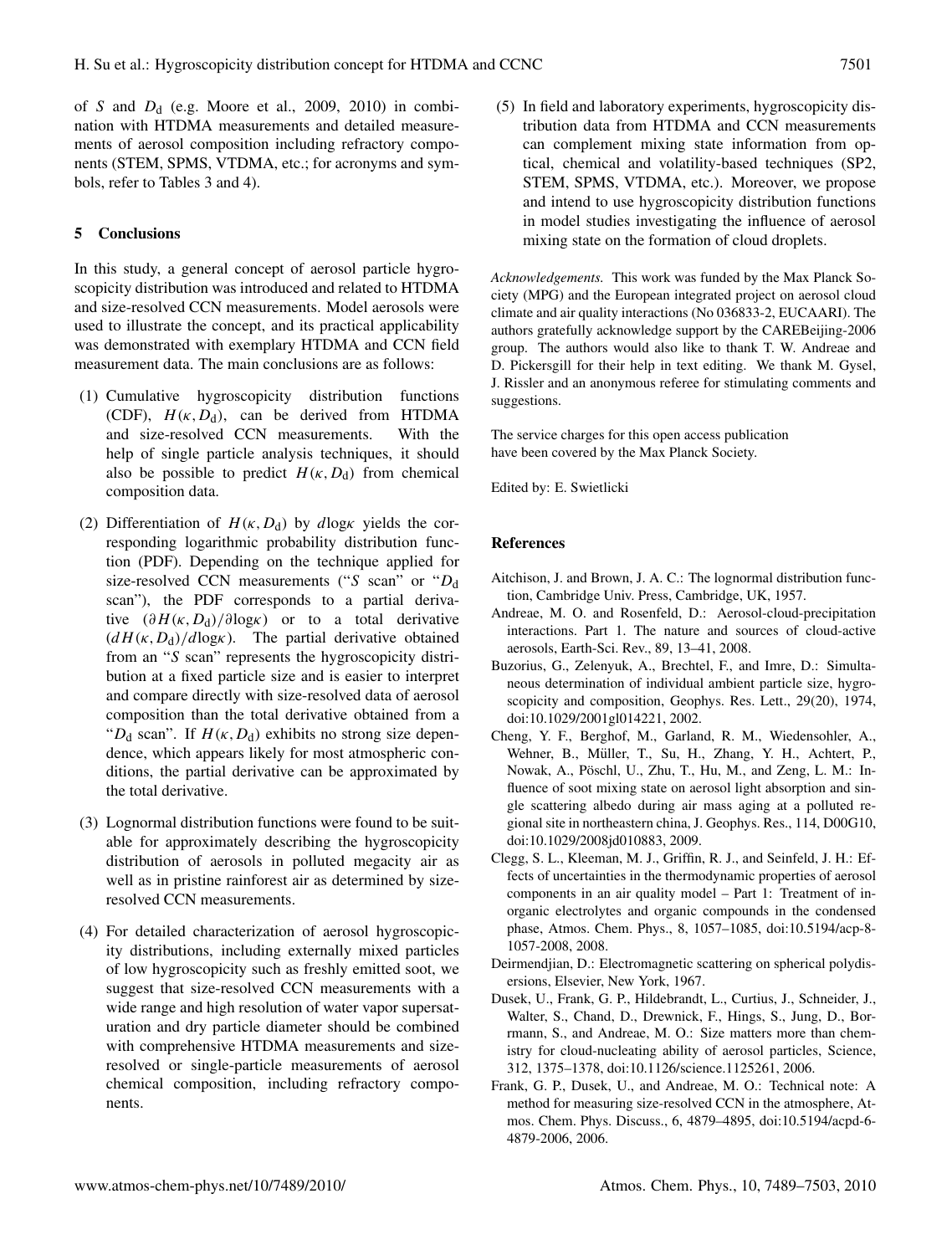- Garland, R. M., Yang, H., Schmid, O., Rose, D., Nowak, A., Achtert, P., Wiedensohler, A., Takegawa, N., Kita, K., Miyazaki, Y., Kondo, Y., Hu, M., Shao, M., Zeng, L. M., Zhang, Y. H., Andreae, M. O., and Pöschl, U.: Aerosol optical properties in a rural environment near the mega-city Guangzhou, China: implications for regional air pollution, radiative forcing and remote sensing, Atmos. Chem. Phys., 8, 5161–5186, doi:10.5194/acp-8- 5161-2008, 2008.
- Garland, R. M., Schmid, O., Nowak, A., Achtert, P., Wiedensohler, A., Gunthe, S. S., Takegawa, N., Kita, K., Kondo, Y., Hu, M., Shao, M., Zeng, L. M., Zhu, T., Andreae, M. O., and Pöschl, U.: Aerosol optical properties observed during campaign of air quality research in Beijing 2006 (CAREbeijing-2006): characteristic differences between the inflow and outflow of Beijing city air, J. Geophys. Res., 114, D00G04, doi:10.1029/2008jd010780, 2009.
- Gunthe, S. S., King, S. M., Rose, D., Chen, Q., Roldin, P., Farmer, D. K., Jimenez, J. L., Artaxo, P., Andreae, M. O., Martin, S. T., and Pöschl, U.: Cloud condensation nuclei in pristine tropical rainforest air of Amazonia: size-resolved measurements and modeling of atmospheric aerosol composition and CCN activity, Atmos. Chem. Phys., 9, 7551–7575, doi:10.5194/acp-9-7551- 2009, 2009.
- Kammermann, L., Gysel, M., Weingartner, E., Herich, H., Cziczo, D. J., Holst, T., Svenningsson, B., Arneth, A., and Baltensperger, U.: Subarctic atmospheric aerosol composition: 3. Measured and modeled properties of cloud condensation nuclei, J. Geophys. Res., 115, D04202, doi:10.1029/2009JD012447, 2010.
- Kreidenweis, S. M., Petters, M. D., and Chuang, P. Y.: Cloud particle precursors, in: Clouds in the perturbed climate system – their relationship to energy balance, atmospheric dynamics, and precipitation, edited by: Heintzenberg, J. and Charlson, R. J., MIT Press, Cambridge, 291–317, 2009.
- Krejci, R., Ström, J., de Reus, M., and Sahle, W.: Single particle analysis of the accumulation mode aerosol over the northeast Amazonian tropical rain forest, Surinam, South America, Atmos. Chem. Phys., 5, 3331–3344, doi:10.5194/acp-5-3331-2005, 2005.
- Kuwata, M. and Kondo, Y.: Dependence of size-resolved CCN spectra on the mixing state of nonvolatile cores observed in Tokyo, J. Geophys. Res., 113, D19202, doi:10.1029/2007JD009761, 2008.
- Köhler, H.: The nucleus in the growth of hygroscopic droplets, T. Faraday Soc., 32, 1152–1161, 1936.
- Massling, A., Stock, M., Wehner, B., Wu, Z. J., Hu, M., Brügemann, E., Gnauk, T., Herrmann, H., and Wiedensohler, A.: Size segregated water uptake of the urban submicrometer aerosol in Beijing, Atmos. Environ., 43, 1578–1589, 2009.
- McDonald, J. E.: Erroneous cloud-physics applications of raoult law, J. Meteorol., 10, 68–78, 1953.
- McMurry, P. H., Litchy, M., Huang, P.-F., Cai, X., Turpin, B. J., Dick, W. D., and Hanson, A.: Elemental composition and morphology of individual particles separated by size and hygroscopicity with the tdma, Atmos. Environ., 30, 101–108, 1996.
- Mikhailov, E., Vlasenko, S., Niessner, R., and Pöschl, U.: Interaction of aerosol particles composed of protein and saltswith water vapor: hygroscopic growth and microstructural rearrangement, Atmos. Chem. Phys., 4, 323–350, doi:10.5194/acp-4-323-2004,

2004.

- Mikhailov, E., Vlasenko, S., Martin, S. T., Koop, T., and Pöschl, U.: Amorphous and crystalline aerosol particles interacting with water vapor: conceptual framework and experimental evidence for restructuring, phase transitions and kinetic limitations, Atmos. Chem. Phys., 9, 9491–9522, doi:10.5194/acp-9-9491-2009, 2009.
- Moore, R. H., and Nenes, A.: Scanning flow CCN analysis A method for fast measurements of ccn spectra, Aerosol Sci. Technol., 43, 1192–1207, 2009.
- Moore, R. H., Nenes, A., and Medina, J.: Scanning Mobility CCN Analysis – A method for fast measurements of size resolved CCN distributions and activation kinetics, Aerosol Sci. Technol., 44 , 861–871, doi:10.1080/02786820903289780, 2010.
- Murphy, D. M., Cziczo, D. J., Froyd, K. D., Hudson, P. K., Matthew, B. M., Middlebrook, A. M., Peltier, R. E., Sullivan, A., Thomson, D. S., and Weber, R. J.: Single-particle mass spectrometry of tropospheric aerosol particles, J. Geophys. Res., 111, D23S32, doi:10.1029/2006jd007340, 2006.
- Niedermeier, D., Wex, H., Voigtländer, J., Stratmann, F., Brüggemann, E., Kiselev, A., Henk, H., and Heintzenberg, J.: LACIS-measurements and parameterization of sea-salt particle hygroscopic growth and activation, Atmos. Chem. Phys., 8, 579– 590, doi:10.5194/acp-8-579-2008, 2008.
- Orsini, D. A., Wiedensohler, A., and Covert, D. S.: Volatility measurements of atmospheric aerosols in the mid and south pacific using a volatility-tandem-differential-mobility-analyzer, J. Aerosol Sci., 27, S53–S54, 1996.
- Petters, M. D. and Kreidenweis, S. M.: A single parameter representation of hygroscopic growth and cloud condensation nucleus activity, Atmos. Chem. Phys., 7, 1961–1971, doi:10.5194/acp-7- 1961-2007, 2007.
- Petters, M. D., Carrico, C. M., Kreidenweis, S. M., Prenni, A. J., DeMott, P. J., Collett Jr., J. L., and Moosmüller, H.: Cloud condensation nucleation activity of biomass burning aerosol, J. Geophys. Res., 114, D22205, doi:10.1029/2009jd012353, 2009a.
- Petters, M. D., Wex, H., Carrico, C. M., Hallbauer, E., Massling, A., McMeeking, G. R., Poulain, L., Wu, Z., Kreidenweis, S. M., and Stratmann, F.: Towards closing the gap between hygroscopic growth and activation for secondary organic aerosol – Part 2: Theoretical approaches, Atmos. Chem. Phys., 9, 3999–4009, doi:10.5194/acp-9-3999-2009, 2009b.
- Pruppacher, H. R. and Klett, J. D.: Microphysics of clouds and precipitation, Kluwer Academic Publishers, Dordrecht, 1997.
- Pöschl, U., Rose, D., and Andreae, M. O.: Climatologies of cloudrelated aerosols – part 2: Particle hygroscopicity and cloud condensation nuclei activity, in: Clouds in the perturbed climate system, edited by: Heintzenberg, J. and Charlson, R. J., MIT Press, Cambridge, 2009.
- Reutter, P., Su, H., Trentmann, J., Simmel, M., Rose, D., Gunthe, S. S., Wernli, H., Andreae, M. O., and Pöschl, U.: Aerosoland updraft-limited regimes of cloud droplet formation: influence of particle number, size and hygroscopicity on the activation of cloud condensation nuclei (CCN), Atmos. Chem. Phys., 9, 7067–7080, doi:10.5194/acp-9-7067-2009, 2009.
- Rissler, J., Vestin, A., Swietlicki, E., Fisch, G., Zhou, J., Artaxo, P., and Andreae, M. O.: Size distribution and hygroscopic properties of aerosol particles from dry-season biomass burning in Amazonia, Atmos. Chem. Phys., 6, 471–491, doi:10.5194/acp-